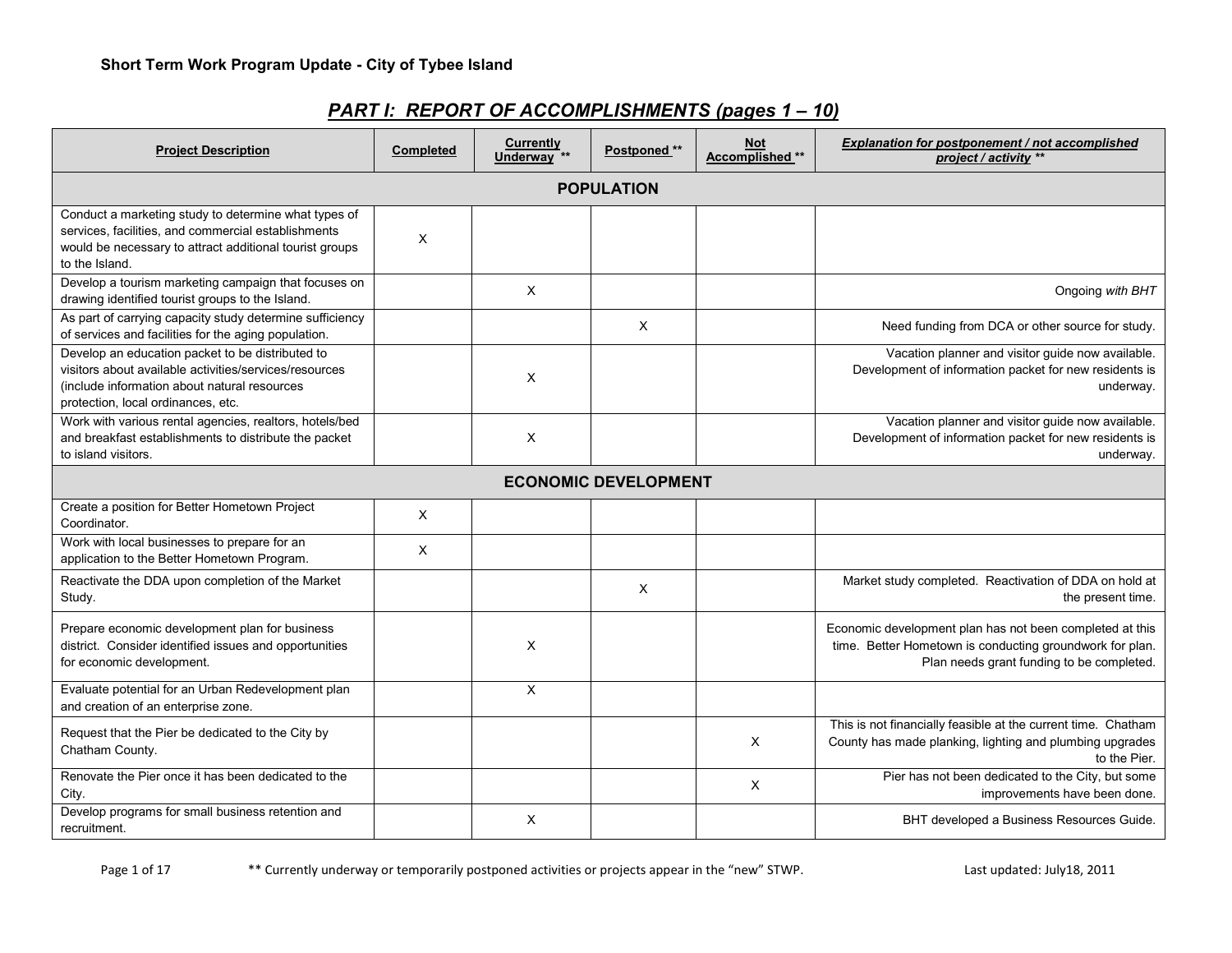| <b>Project Description</b>                                                                                                                                | Completed | Currently<br>Underway <sup>**</sup> | Postponed **   | <b>Not</b><br>Accomplished ** | Explanation for postponement / not accomplished<br>project / activity **                                                                                                            |
|-----------------------------------------------------------------------------------------------------------------------------------------------------------|-----------|-------------------------------------|----------------|-------------------------------|-------------------------------------------------------------------------------------------------------------------------------------------------------------------------------------|
|                                                                                                                                                           |           |                                     |                |                               | Tourism Council works with park service to promote Fort.                                                                                                                            |
| Support the development of heritage tourism.                                                                                                              |           | X                                   |                |                               | Pulaski.<br>Historical Society maintains heritage sites on the lighthouse                                                                                                           |
|                                                                                                                                                           |           |                                     |                |                               | property.                                                                                                                                                                           |
| Provide assistance to new businesses developing on<br>the Island.                                                                                         |           | X                                   |                |                               | BHT works closely with new businesses, both existing and<br>proposed.                                                                                                               |
| Consider development of a City sponsored small<br>business incubation center to provide for establishment<br>and development of small island businesses.  |           |                                     |                | X                             | Deemed not practical.                                                                                                                                                               |
| Develop a strong working relationship with Savannah<br>Development & Renewal Authority.                                                                   |           | X                                   |                |                               | Internal changes at SDRA are underway. Working<br>relationship will continue.                                                                                                       |
| Work with the Tourism Council and local business<br>groups to encourage revitalization of business district.                                              |           | X                                   |                |                               | Tourism Council has partnership with BHT.                                                                                                                                           |
| Encourage the development of "off season" events and<br>activities.                                                                                       |           | X                                   |                |                               | Tourism Council spends 20% of their budget marketing off<br>season activities. Tybee for the Holidays program initiated<br>by BHT.                                                  |
| Consider allowing dogs on identified beaches during<br>off-season (Oct-Apr.)                                                                              |           |                                     |                | X                             | There is no current support to change existing year round<br>prohibition.                                                                                                           |
| Develop and promote eco-tourism businesses and<br>resources.                                                                                              |           | X                                   |                |                               | These types of businesses and activities are promoted in<br>Tourism Council brochures as well at BHT Newsletters.                                                                   |
| Investigate potential for developing a convention<br>center on the Island.                                                                                |           |                                     | $\times$       |                               | This has not been formally explored due to shortage of land,<br>cost / space and there are existing facilities in Savannah.                                                         |
| Encourage small conventions to locate on the Island<br>during off-season.                                                                                 |           | X                                   |                |                               | Tourism Council sees this as a future opportunity.<br>BHT works with facilities hosting convention goers.                                                                           |
| Coordinate and offer package deals for conferences.                                                                                                       |           |                                     |                | X                             | Not under consideration at this time. Local business<br>specials offered to convention goers via BHT working with<br>hosting facility.                                              |
| Evaluate opportunity to expand or relocate Visitor's<br>Center and provide for hotel/bed and breakfast<br>establishments activity bookings at the center. |           |                                     |                | X                             | Tourism Council is satisfied with existing facility. Cost<br>would be an issue for relocation to south end of the island.<br>BHT / City have added an Information Hut at south end. |
| Implement beautification / façade improvements in<br>business districts through a revolving loan program.                                                 |           |                                     | $\times$       |                               | DDRLF application was made to DCA in 2009, but was<br>denied.                                                                                                                       |
|                                                                                                                                                           |           |                                     | <b>HOUSING</b> |                               |                                                                                                                                                                                     |
| Develop recommendations for new development,<br>redevelopment, and restoration that address mass,<br>scale and density of development.                    |           |                                     | X              |                               |                                                                                                                                                                                     |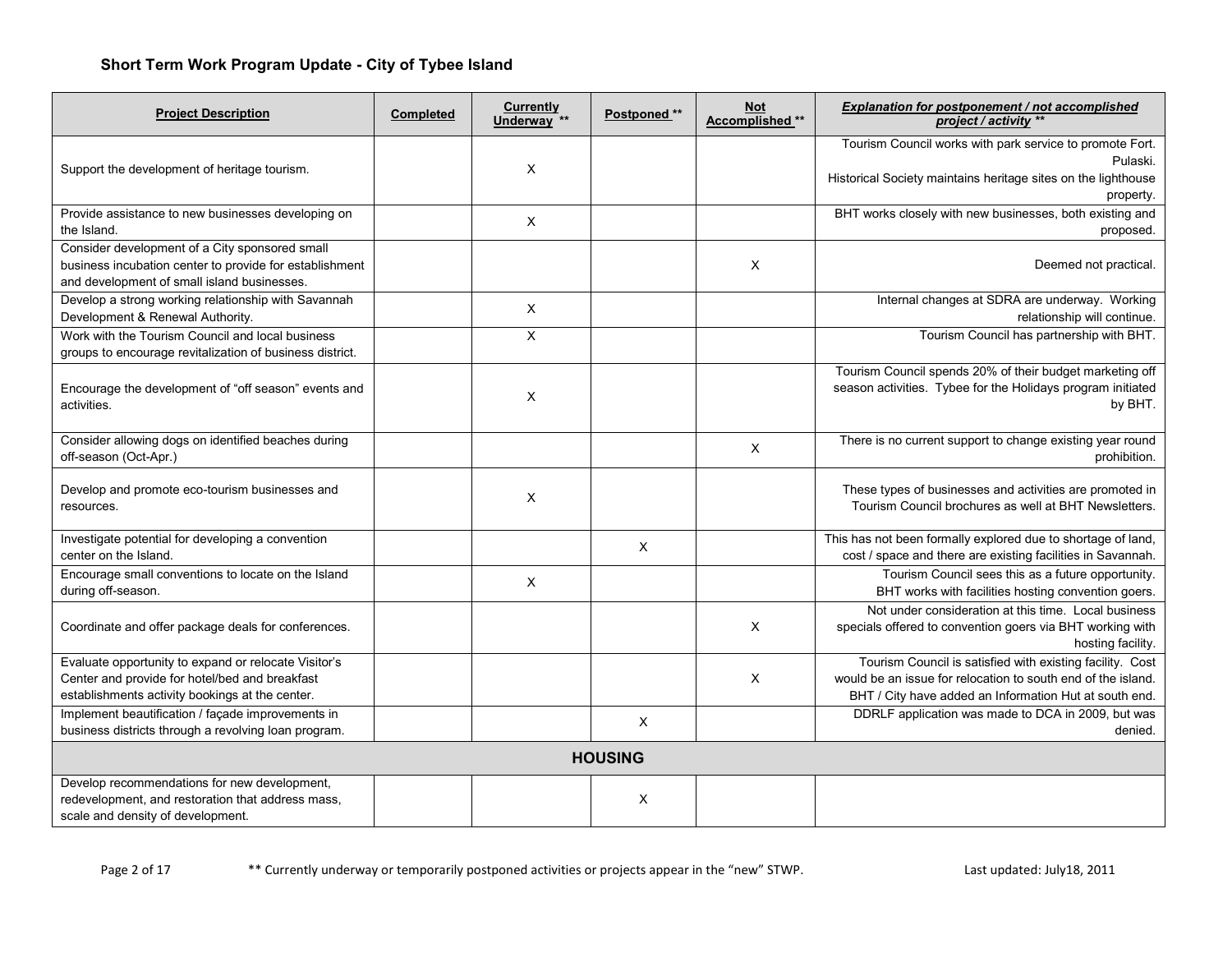| <b>Project Description</b>                                                                                                                         | <b>Completed</b> | Currently<br>Underway <sup>**</sup> | Postponed **    | <b>Not</b><br>Accomplished ** | Explanation for postponement / not accomplished<br>project / activity **                                                                                                                              |
|----------------------------------------------------------------------------------------------------------------------------------------------------|------------------|-------------------------------------|-----------------|-------------------------------|-------------------------------------------------------------------------------------------------------------------------------------------------------------------------------------------------------|
| Ensure that new development is consistent with the<br>character of the neighborhood as defined in the Master<br>Plan.                              |                  | X                                   |                 |                               |                                                                                                                                                                                                       |
| Consider adopting a standard for maximum lot<br>coverage.                                                                                          |                  |                                     | X               |                               |                                                                                                                                                                                                       |
| Consider allowing upstairs residential development in<br>commercial areas, if the use is primarily commercial.                                     |                  |                                     | $\times$        |                               |                                                                                                                                                                                                       |
| Consider the need for variances for rooflines where<br>floodplains restrict first floor development, but do not<br>allow fourth floor development. |                  |                                     | X               |                               |                                                                                                                                                                                                       |
|                                                                                                                                                    |                  |                                     | <b>LAND USE</b> |                               |                                                                                                                                                                                                       |
| Appoint a task force to review effectiveness of current<br>code.                                                                                   |                  |                                     |                 | X                             | Process underway of updating LDC in accordance with the<br>Master Plan.                                                                                                                               |
| Update Land Development Code in accordance with<br>recommendation of the Task Force and vision of this<br>Plan.                                    |                  | X                                   |                 |                               | Process underway of updating LDC in accordance with the<br>Master Plan.                                                                                                                               |
| As part of the update, restrict residential down-zoning<br>in commercial areas.                                                                    |                  | Χ                                   |                 |                               |                                                                                                                                                                                                       |
| As part of the update, ensure zoning regulations are<br>consistent with the Master Plan.                                                           |                  | X                                   |                 |                               | Process underway of updating LDC in accordance with the<br>Master Plan.                                                                                                                               |
| Improve the level of code enforcement.                                                                                                             |                  | X                                   |                 |                               | Police Department has an officer dedicated to code<br>enforcement.                                                                                                                                    |
| Educate residents about zoning, allowable land uses,<br>and the rezoning process.                                                                  |                  | X                                   |                 |                               | Community Development Department has a brochure<br>regarding when permits are necessary. It is available for<br>the public in the office, on the city website and via various<br>city communications. |
| Develop and adopt a Catastrophic Disaster Rebuild<br>Plan for the Island.                                                                          |                  |                                     | X               |                               | Need to funding for this comprehensive plan.                                                                                                                                                          |
| Develop a comprehensive GIS database for the City.                                                                                                 | X                |                                     |                 |                               |                                                                                                                                                                                                       |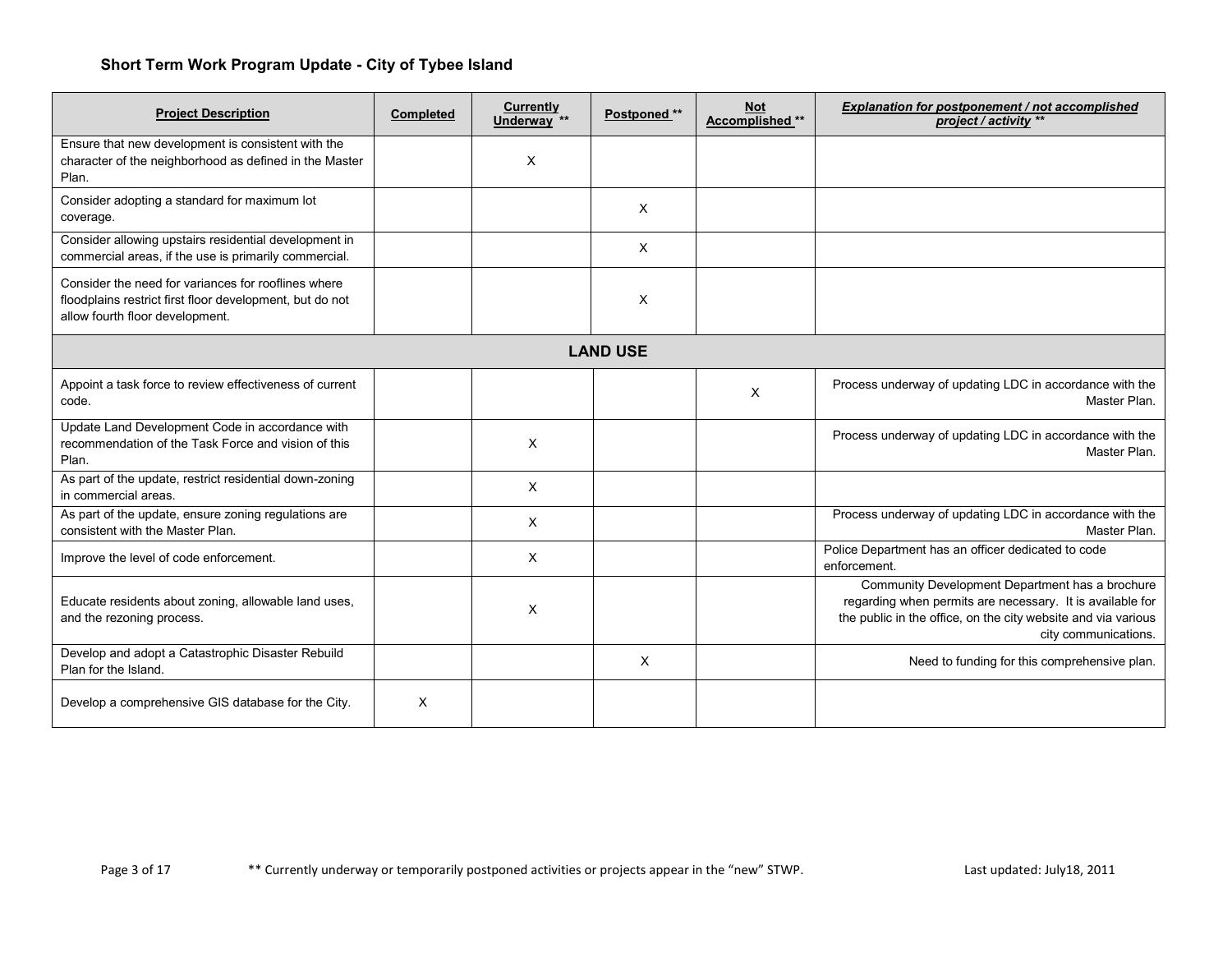| <b>Project Description</b>                                                                                                                   | <b>Completed</b> | <b>Currently</b><br>Underway <sup>**</sup> | Postponed ** | <b>Not</b><br>Accomplished ** | <b>Explanation for postponement / not accomplished</b><br>project / activity **                                                                                                                                                                                       |  |  |  |  |  |
|----------------------------------------------------------------------------------------------------------------------------------------------|------------------|--------------------------------------------|--------------|-------------------------------|-----------------------------------------------------------------------------------------------------------------------------------------------------------------------------------------------------------------------------------------------------------------------|--|--|--|--|--|
| <b>TRANSPORTATION</b>                                                                                                                        |                  |                                            |              |                               |                                                                                                                                                                                                                                                                       |  |  |  |  |  |
| Conduct transportation engineering study in<br>accordance with issues & opportunities identified in<br>this Plan.                            |                  | X                                          |              |                               | RS & H conducted a Hwy 80 Corridor Pedestrian / Traffic<br>study for safety and traffic calming measures.                                                                                                                                                             |  |  |  |  |  |
| As part of this study, explore possibility of taking<br>control of Butler/Highway 80.                                                        |                  |                                            | $\times$     |                               | Maintenance costs of resurfacing all of Highway 80 are cost<br>prohibitive.                                                                                                                                                                                           |  |  |  |  |  |
| As part of the study, explore potential to offer<br>subsidized open-air trolley services around the Island<br>to reduce traffic.             |                  |                                            | X            |                               | Private businesses are operating transportation services on<br>island.                                                                                                                                                                                                |  |  |  |  |  |
| As part of this study, explore charging additional "hotel<br>tax" to help fund a city subsidized on and off Island<br>transportation system. |                  |                                            | X            |                               | BHT and the City worked with Coastal Regional<br>Commission to implement a Savannah - Tybee Beach<br>Shuttle. Funding through an additional "hotel tax" is not<br>necessary.                                                                                          |  |  |  |  |  |
| As part of this study, investigate potential to make<br>Highway 80 a toll road.                                                              |                  |                                            | X            |                               | A toll road would be cost prohibitive with no funding<br>available for a feasibility study.<br>Concerns arise over how the City would be able to control<br>parking locations and ensure that once a toll payment is<br>received, a parking space would be available. |  |  |  |  |  |
| As part of this study, investigate need and potential to<br>locate a parking garage on the Island.                                           |                  |                                            | $\times$     |                               | This issue has been explored. However, the cost of a<br>parking garage is prohibitive due to the seasonal demand of<br>parking and shortage of land.                                                                                                                  |  |  |  |  |  |
| As part of this study, investigate feasibility of using<br>commercial parking lots for public parking.                                       |                  | X                                          |              |                               | Additional parking has been identified and implemented.<br>Private parking lots are now permitted in residential areas<br>with a Tybee business license approved by Council.                                                                                          |  |  |  |  |  |
| As part of this study, develop "peak use" contingency<br>for parking.                                                                        |                  | $\times$                                   |              |                               | Private parking lots are now permitted between Memorial<br>Day and Labor Day in residential areas with a Tybee<br>business license approved by Council.                                                                                                               |  |  |  |  |  |
| As part of this study, explore the potential for providing<br>employee transportation for Island workers.                                    |                  |                                            |              | $\times$                      | BHT issued a survey to businesses re: a Vanpool program<br>operated by the Coastal Regional Commission. There was<br>a lack of interest due to need for shared cost between<br>employee and employer.                                                                 |  |  |  |  |  |
| Develop a GIS inventory of roads by type (arterial,<br>collector, local) and assess condition.                                               | X                |                                            |              |                               |                                                                                                                                                                                                                                                                       |  |  |  |  |  |
| Coordinate with GDOT to ensure that any widening of<br>the Lazaretto Creek bridge includes a separate bike<br>lane                           |                  | X                                          |              |                               | GDOT has assured the City that bike lanes will exist on<br>future bridge upgrades.                                                                                                                                                                                    |  |  |  |  |  |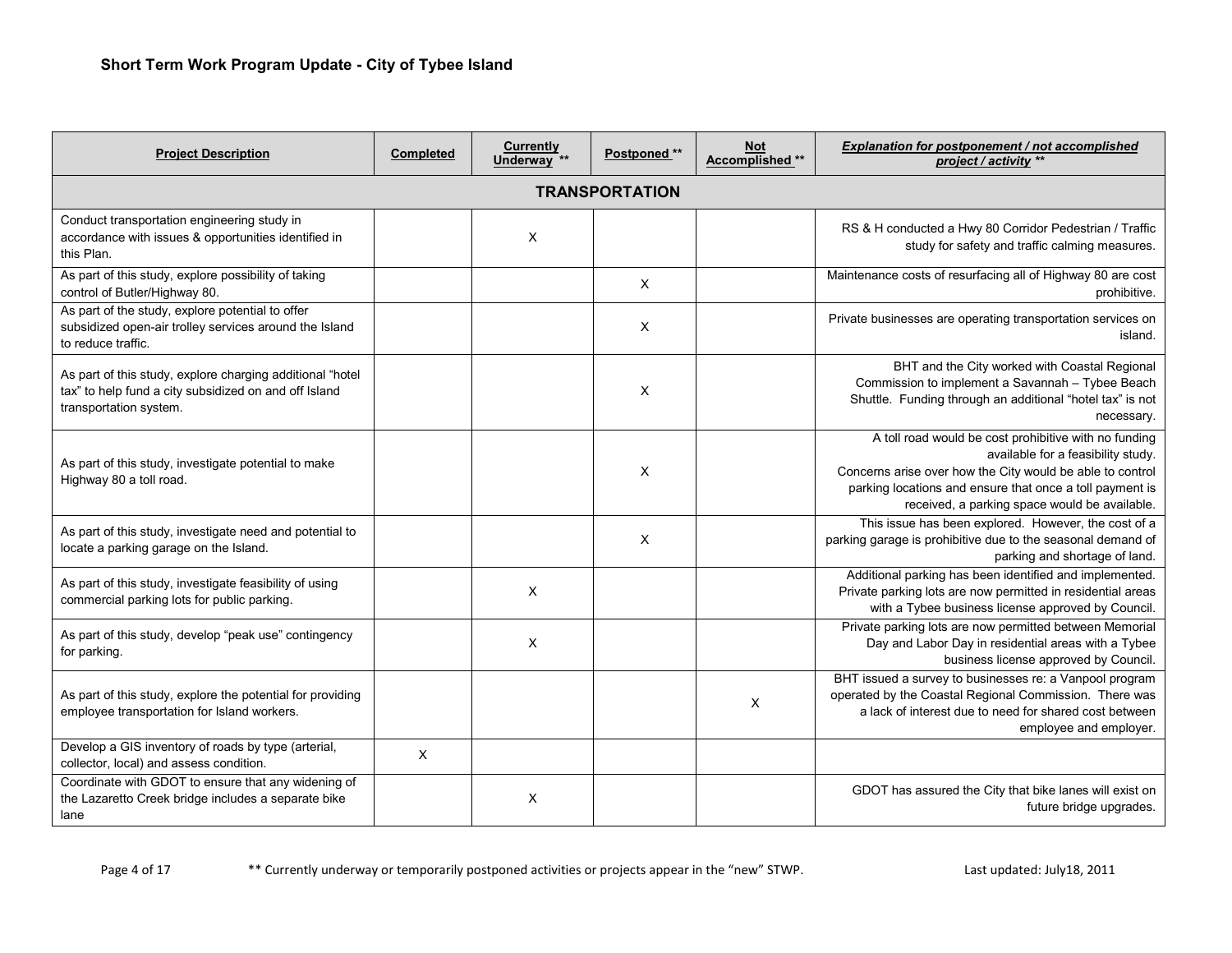| <b>Project Description</b>                                                                                                                                              | <b>Completed</b> | Currently<br>Underway <sup>**</sup>      | Postponed ** | <b>Not</b><br>Accomplished ** | Explanation for postponement / not accomplished<br>project / activity **                                                                                                                                                                                                                                                                                 |
|-------------------------------------------------------------------------------------------------------------------------------------------------------------------------|------------------|------------------------------------------|--------------|-------------------------------|----------------------------------------------------------------------------------------------------------------------------------------------------------------------------------------------------------------------------------------------------------------------------------------------------------------------------------------------------------|
| Encourage development of the bikeway to connect<br>Tybee Island with Wilmington Island                                                                                  |                  | X                                        |              |                               | TE grant has been approved to form the first trail connection<br>to Lazaretto Bridge.                                                                                                                                                                                                                                                                    |
| As part of Land Code Update, develop zoning overlay<br>to require easements from property owners along<br>Highway80 to complete the Tybee/Wilmington Island<br>bikeway. |                  |                                          | X            |                               |                                                                                                                                                                                                                                                                                                                                                          |
| Develop multi-use paths throughout the City.                                                                                                                            |                  | X                                        |              |                               | Bike routes created for bicycle friendly designation.                                                                                                                                                                                                                                                                                                    |
| Support and Implement beautification and<br>streetscaping along Butler Avenue/Highway 80                                                                                |                  | X                                        |              |                               | Streetscape project on Butler Ave. between 14 <sup>th</sup> Street and<br>Tybrisa will begin in the fall of 2011.<br>Palm trees were planted along 1 <sup>st</sup> Street (Hwy 80) in 2009.                                                                                                                                                              |
| Bring level of service up to streets designated use.                                                                                                                    |                  | $\mathsf{X}$                             |              |                               | The city has a 5-year resurfacing plan currently underway<br>dependent on funding.                                                                                                                                                                                                                                                                       |
| Implement Tybrisa Streetscape Project.                                                                                                                                  | X                |                                          |              |                               |                                                                                                                                                                                                                                                                                                                                                          |
| Clearly define parking requirements for seasonal<br>rentals and educate visitors about requirements.                                                                    |                  | X                                        |              |                               | City, BHT and Tourism Council addressed this issue.<br>A public parking map was created and published in local<br>newspaper and through various means of communications.                                                                                                                                                                                 |
| Educate residents and visitors about transportation<br>related ordinances, alternative transit, and alternative<br>transportation routes.                               |                  | X                                        |              |                               | Shuttle service provided by Coastal Regional Commission is<br>promoted on a limited basis by Tourism Council. Future<br>promotion will be determined by the capacity of the shuttle<br>service.<br>BHT promotes the Savannah - Tybee Beach Shuttle via<br>various means of communication and advertisements in<br>partnership with the City of Savannah. |
| As part of the Wayfinding Project, review and revise<br>existing sign ordinance to create design standards and<br>a theme for signage along roadways.                   | X                |                                          |              |                               |                                                                                                                                                                                                                                                                                                                                                          |
|                                                                                                                                                                         |                  | <b>CULTURAL &amp; HISTORIC RESOURCES</b> |              |                               |                                                                                                                                                                                                                                                                                                                                                          |
| Revisit the potential for establishing "Local Historic<br>Districts" on the Island.                                                                                     |                  | X                                        |              |                               | Three local Historic Districts are established going back to<br>2000. City Council has reactivated the Historic Preservation<br>Commission as of 2009.                                                                                                                                                                                                   |
| Appoint members to the Historic Preservation Review<br>Committee.                                                                                                       | X                |                                          |              |                               |                                                                                                                                                                                                                                                                                                                                                          |
| As part of Land Code Update, review and update<br>section 14 of Tybee's Land Development Code.                                                                          |                  | X                                        |              |                               | Under review by the Historic Preservation Commission and<br>City Council.<br>Anticipated update due by the end of 2011.                                                                                                                                                                                                                                  |
| Use Historic Review Committee to determine<br>appropriate design guidelines                                                                                             |                  | X                                        |              |                               |                                                                                                                                                                                                                                                                                                                                                          |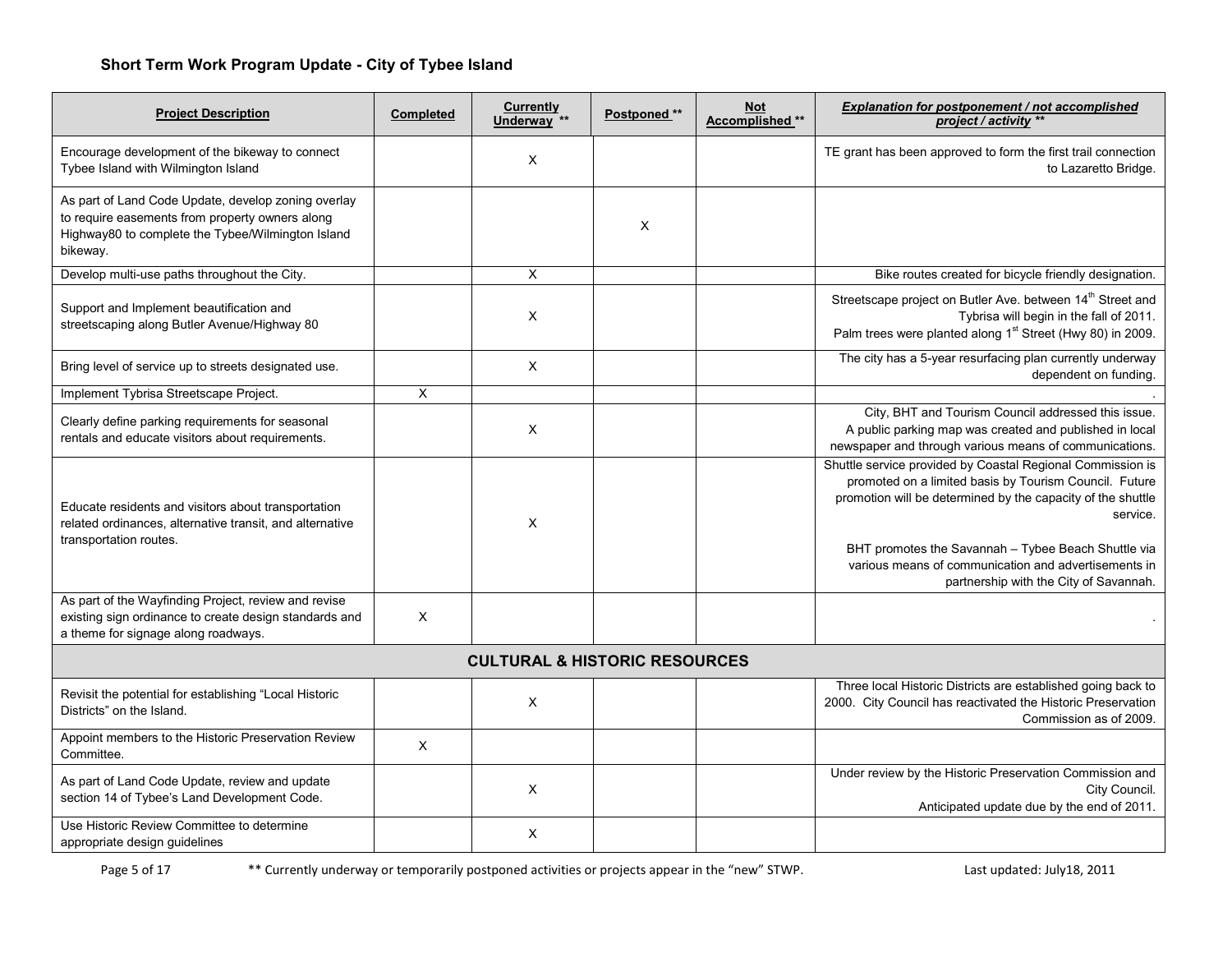| <b>Project Description</b>                                                                                                         | <b>Completed</b> | <b>Currently</b><br>Underway <sup>**</sup> | Postponed **             | <b>Not</b><br>Accomplished ** | Explanation for postponement / not accomplished<br>project / activity **                                                          |
|------------------------------------------------------------------------------------------------------------------------------------|------------------|--------------------------------------------|--------------------------|-------------------------------|-----------------------------------------------------------------------------------------------------------------------------------|
| <b>Pursue Certified Local Government Status.</b>                                                                                   |                  | $\times$                                   |                          |                               | Currently underway with the Historic Preservation<br>Commission.                                                                  |
| Establish a GIS inventory of historic structures.                                                                                  |                  | $\times$                                   |                          |                               |                                                                                                                                   |
| Create a cultural arts liaison.                                                                                                    | X                |                                            |                          |                               | This is encompassed within the Better Hometown<br>Coordinator and program as a whole.                                             |
| Educate residents and developers with regard to cost<br>effective materials, treatments                                            |                  | X                                          |                          |                               |                                                                                                                                   |
| Work with historic preservation groups to seek funding<br>to assist with restoration projects                                      |                  | $\times$                                   |                          |                               |                                                                                                                                   |
| Educate owners of historic structures about economic<br>benefits such as tax credits, conservation easements,<br>tax freezes, etc. |                  | X                                          |                          |                               | BHT has hosted public meetings with HPD and Historic<br>Preservationists presenting.                                              |
| Support the City's Arts Commission and the                                                                                         |                  |                                            |                          |                               | BHT hosts musical outdoor concerts as part of the<br>program's mission.                                                           |
| development of additional cultural resources.                                                                                      |                  | X                                          |                          |                               | City has issued a significant loan for the Friends of Tybee<br>Theater to help with the restoration of the Tybee Post<br>Theater. |
| Continue to support the renovation of Guard House<br>Tybee Post Theatre.                                                           |                  | X                                          |                          |                               | City has issued a significant loan to the Friends of Tybee<br>Theater to help with the restoration of the Tybee Post<br>Theater.  |
| Consider the development of a public arts center/artist<br>incubator center.                                                       |                  | X                                          |                          |                               | <b>Tybee Arts Center</b>                                                                                                          |
| Support Preservation of Buckley property.                                                                                          | X                | $\times$                                   |                          |                               |                                                                                                                                   |
| Continue to support Lighthouse Museum.                                                                                             |                  | X                                          |                          |                               |                                                                                                                                   |
| Examine potential to use the Tybee Gymnasium for art<br>showings, craft fairs, and/or artist's space.                              |                  |                                            | X                        |                               | Gym is used for recreation and for local plays.                                                                                   |
|                                                                                                                                    |                  |                                            | <b>NATURAL RESOURCES</b> |                               |                                                                                                                                   |
| Develop complete GIS inventory of City's natural<br>resources.                                                                     |                  | $\times$                                   |                          |                               | A partial tree inventory was completed with a forestry grant<br>and entered into GIS in 2009.                                     |
| Prioritize acquisition and preservation of greenspace,<br>parks and conservation easements.                                        |                  | $\times$                                   |                          |                               |                                                                                                                                   |
| Create linkages between green space, parks, cultural,<br>and historic interest points.                                             |                  | $\times$                                   |                          |                               | The new bicycle/pedestrian path along hwy 80 will add an<br>important connection.                                                 |
| Identify various tools that support preservation efforts<br>such as grants, conservation easements, etc.                           |                  | X                                          |                          |                               |                                                                                                                                   |
| Continue to implement the NPDES Phase I MS4<br>Permit SWMP.                                                                        |                  | X                                          |                          |                               | Public works continues to implement in partnership with<br>MPC/Chatham County. \$40,000 in improvements per year.                 |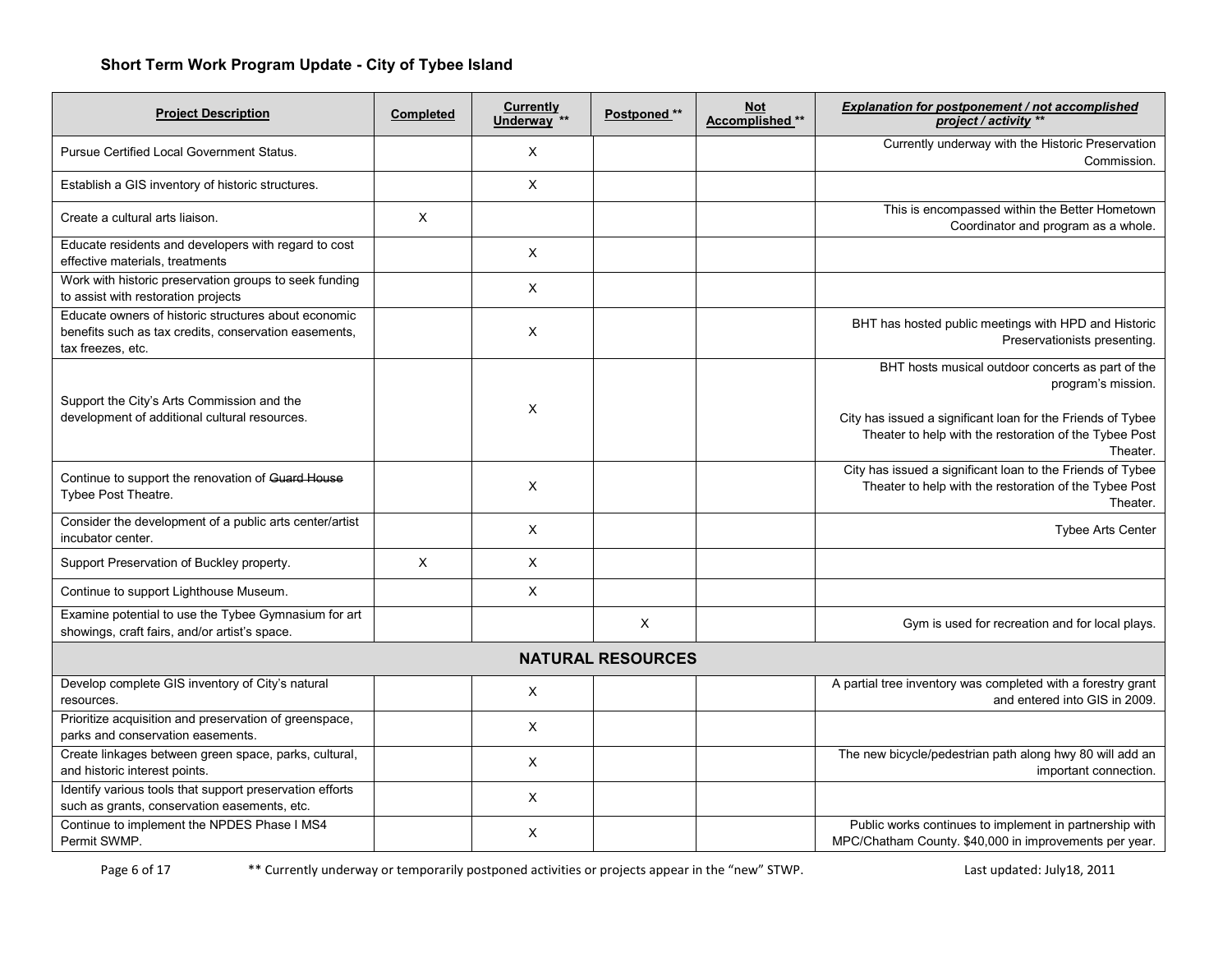| <b>Project Description</b>                                                                                                                                                            | Completed | <b>Currently</b><br>Underway <sup>**</sup> | Postponed ** | <b>Not</b><br>Accomplished ** | Explanation for postponement / not accomplished<br>project / activity **                                                                                                                                                                                                             |
|---------------------------------------------------------------------------------------------------------------------------------------------------------------------------------------|-----------|--------------------------------------------|--------------|-------------------------------|--------------------------------------------------------------------------------------------------------------------------------------------------------------------------------------------------------------------------------------------------------------------------------------|
| Implement a citywide bacteria monitoring program to<br>identify the source of bacteria contamination on the<br>beaches.                                                               |           | X                                          |              |                               | Bacteria and beach water quality is monitored via a<br>partnership with Coastal Environmental Services, EPD and<br>Chatham County.                                                                                                                                                   |
| Implement a sanitary sewer inspection and<br>rehabilitation program in compliance with NPDES<br>requirements.                                                                         |           | X                                          |              |                               | As needed upgrades are made. Master Plan has been<br>created for prioritized repairs.                                                                                                                                                                                                |
| Develop a water conservation program that meets<br>requirements of the Coastal Plan for Saltwater<br>intrusion.                                                                       | X         |                                            |              |                               | In place.                                                                                                                                                                                                                                                                            |
| Implement water conservation program that meets<br>requirements of the Coastal Plan for Saltwater<br>intrusion.                                                                       | X         |                                            |              |                               | The City adopted a tiered water rate schedule and removed<br>beach showers to reduce water usage to the 2006 water<br>withdrawal levels.                                                                                                                                             |
| Provide education to visitors on natural resource<br>protection efforts including: recycling, water<br>conservation, stormwater pollution, and respect of<br>marine and marsh life.   |           | X                                          |              |                               | This is accomplished through literature provided at the<br>visitors center and city hall.<br>Also promoted through social media.<br>Keep Tybee Tidy marketing campaign currently being<br>promoted.<br>BHT has a grant for anti-litter, debris and recycling usage<br>and awareness. |
| Develop a targeted education program from<br>developers that cover topics such as E & S control,<br>buffers, tree protection and stormwater management.                               |           | X                                          |              |                               |                                                                                                                                                                                                                                                                                      |
| As part of the Land Code Update, allow for and<br>encourage Low Impact Development practices such as<br>rain barrels, green roofs and rain gardens in public and<br>private projects. |           | X                                          |              |                               | A Community garden started on city property for the public<br>in 2010. The garden is a demonstration project for water<br>reuse.                                                                                                                                                     |
| As part of the Wayfinding Project, place interpretive<br>signage on dune crossings and along trails to educate<br>residents and visitors about the fragile coastal<br>environment.    |           | X                                          |              |                               | Signs have been placed at multiple beach access points by<br>Marine Science Center and the city.                                                                                                                                                                                     |
| Continue to work with DNR for wetlands/marsh<br>protection                                                                                                                            |           | X                                          |              |                               |                                                                                                                                                                                                                                                                                      |
| As part of the Land Code Update, review Tree<br>Ordinance; develop incentives to promote the retention<br>of trees as opposed to removal and replacement.                             |           | X                                          |              |                               | Sixty percent of Island's tree canopy is inventoried in the<br>City's GIS. Target date for completion is 2012.                                                                                                                                                                       |
| Support Marine Science Center Relocation.                                                                                                                                             |           | X                                          |              |                               | City has SPLOST funds set aside for new building.                                                                                                                                                                                                                                    |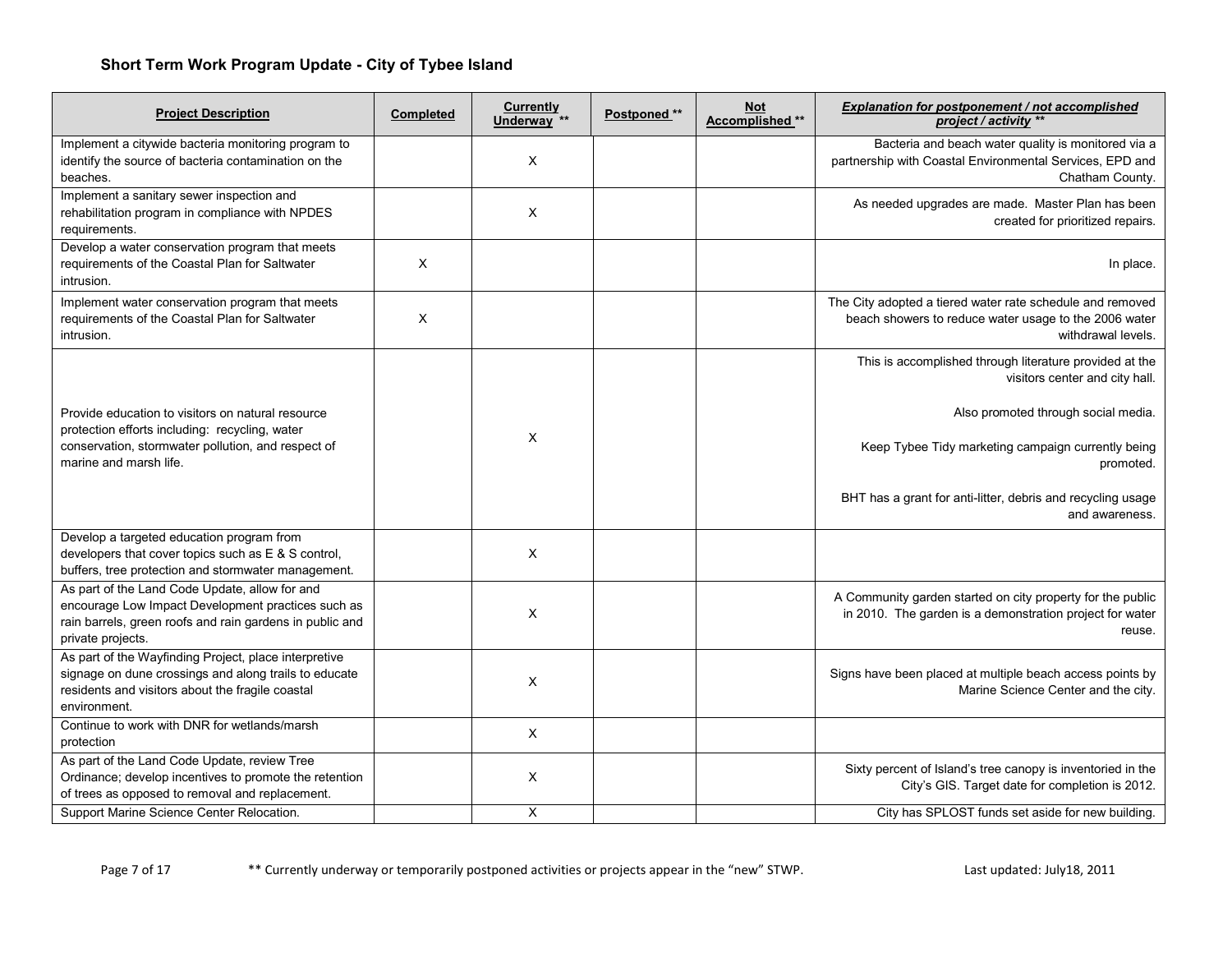| <b>Project Description</b>                                                                                                          | <b>Completed</b> | <b>Currently</b><br>Underway <sup>**</sup> | Postponed ** | <b>Not</b><br>Accomplished ** | <b>Explanation for postponement / not accomplished</b><br>project / activity **                                                                                                                                                                                              |  |  |
|-------------------------------------------------------------------------------------------------------------------------------------|------------------|--------------------------------------------|--------------|-------------------------------|------------------------------------------------------------------------------------------------------------------------------------------------------------------------------------------------------------------------------------------------------------------------------|--|--|
| Continue to support work of Marine Science Center.                                                                                  |                  | $\boldsymbol{\mathsf{X}}$                  |              |                               | The City contributes to the TIMSC annually with funding,<br>project assistance and space.                                                                                                                                                                                    |  |  |
| Continue urban reforestation program.                                                                                               |                  | X                                          |              |                               | Public Works Department developed a partnership with<br>Savannah Tree Foundation to plant native trees on the<br>Island.                                                                                                                                                     |  |  |
| Continue to monitor drainage issues in dunes.                                                                                       |                  | $\times$                                   |              |                               |                                                                                                                                                                                                                                                                              |  |  |
| Continue to seek funding and implement beach re-<br>nourishment.                                                                    |                  | X                                          |              |                               | City sets aside SPLOST and general fund money each year<br>for funding the next renourishment and looks for other<br>funding sources.                                                                                                                                        |  |  |
| Promote the use of native plants/xeriscape through the<br>development of landscaping guidelines.                                    |                  | $\times$                                   |              |                               |                                                                                                                                                                                                                                                                              |  |  |
| Update the Solid Waste Management Plan.                                                                                             | X                |                                            |              |                               |                                                                                                                                                                                                                                                                              |  |  |
| <b>FACILITIES &amp; SERVICES</b>                                                                                                    |                  |                                            |              |                               |                                                                                                                                                                                                                                                                              |  |  |
| Conduct a study to determine the carrying capacity of<br>the Island as it relates to infrastructure and natural<br>resources.       |                  |                                            | X            |                               | Need funding from DCA or other source for study.                                                                                                                                                                                                                             |  |  |
| Develop a capital improvement plan to be implemented<br>in conjunction with road rehabilitation                                     |                  | $\times$                                   |              |                               | The city has a 5-year resurfacing plan currently underway<br>that is dependent on funding.                                                                                                                                                                                   |  |  |
| As part of carrying capacity study, develop a water<br>supply contingency plan that evaluates and plans for<br>alternative sources. |                  | X                                          |              |                               | City staff and engineer are evaluating alternative water<br>supply sources.                                                                                                                                                                                                  |  |  |
| Develop a wayfinding & educational sign system that is<br>Island-wide and has a theme or "brand".                                   | X                |                                            |              |                               |                                                                                                                                                                                                                                                                              |  |  |
| Conduct a GIS inventory of the number of shallow<br>wells and septic tanks on the Island.                                           |                  |                                            | X            |                               | Prioritized the GIS inventory of city's infrastructure, parking<br>spaces and trees. Plan to inventory these as funds are<br>available.                                                                                                                                      |  |  |
| Assess viability of building more permanent and/or<br>temporary public restrooms.                                                   | X                |                                            |              |                               | Two mobile bathrooms were installed on the southend for<br>public use due to FEMA requirements. Permanent public<br>restrooms are located at the southend and the north beach<br>area. Public parks and the Back River Fishing Pier also<br>have permanent public restrooms. |  |  |
| Explore the potential to bury power lines.                                                                                          |                  |                                            |              | X                             | Cost of this item is prohibitive.                                                                                                                                                                                                                                            |  |  |
| Produce information packets for residents and visitors.                                                                             | X                |                                            |              |                               |                                                                                                                                                                                                                                                                              |  |  |
| Work with YMCA to develop programs at the gym.                                                                                      |                  | X                                          |              |                               | The YMCA hosts Friday Night Skate Night for the youth.                                                                                                                                                                                                                       |  |  |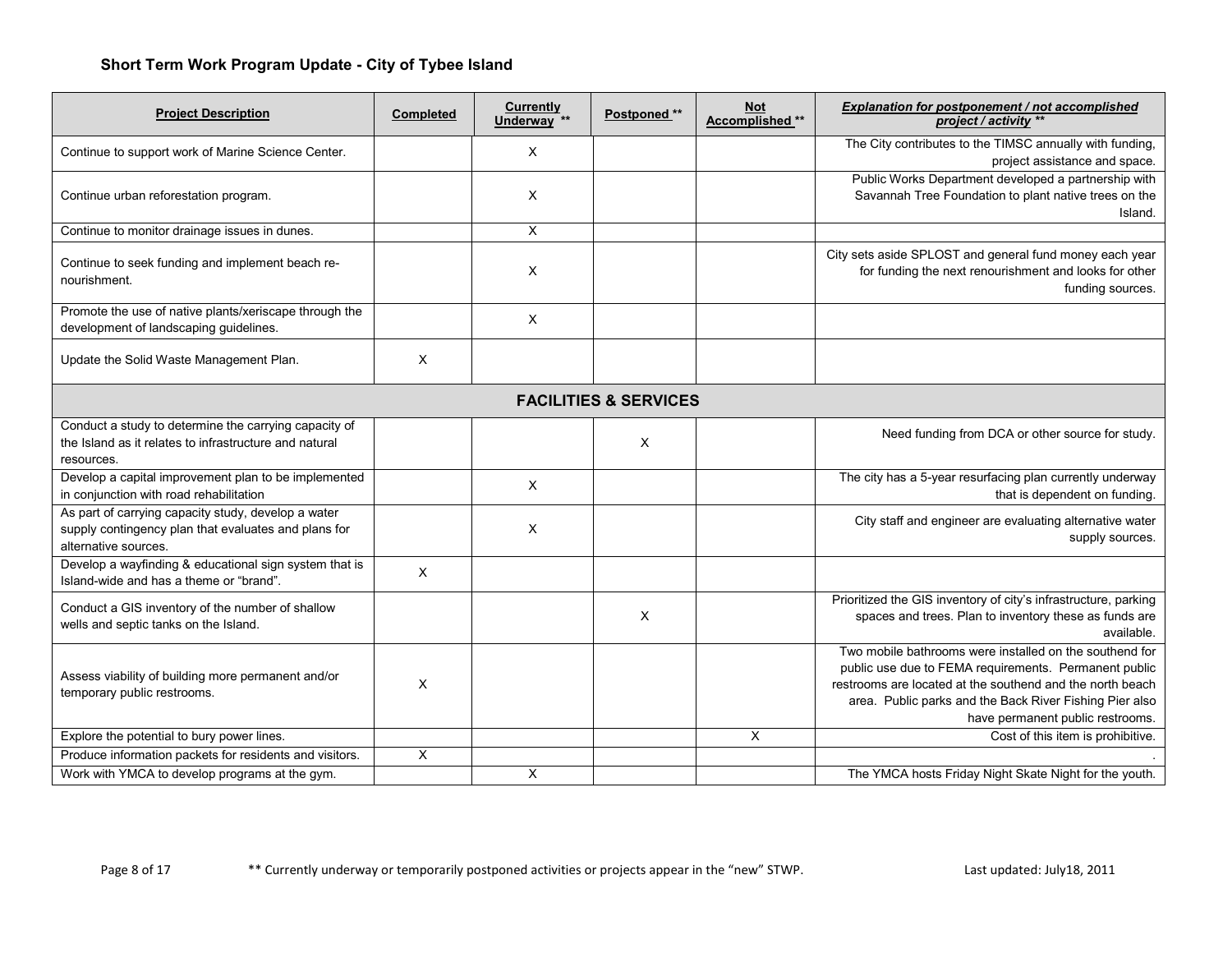| <b>Project Description</b>                                                                                                                                                                           | <b>Completed</b> | <b>Currently</b><br>Underway <sup>**</sup> | Postponed ** | <b>Not</b><br>Accomplished ** | Explanation for postponement / not accomplished<br>project / activity **                                                                                                                                                                  |
|------------------------------------------------------------------------------------------------------------------------------------------------------------------------------------------------------|------------------|--------------------------------------------|--------------|-------------------------------|-------------------------------------------------------------------------------------------------------------------------------------------------------------------------------------------------------------------------------------------|
| Support continued planning and program development<br>for the Rivers End Campground to attract visitors in the<br>off season.                                                                        |                  | X                                          |              |                               | Program Planning/Facilitation is implemented via volunteer,<br>seasonal Camp Host. Off-season programming duties<br>promoted by Campground staff.                                                                                         |
| Continue to upgrade sidewalks / public facilities to be<br>ADA compliant                                                                                                                             |                  | X                                          |              |                               | \$165,000 in TE Grant and City funding has been spent on<br>sidewalk upgrades. \$40,000 of SPLOST funds were spent<br>in 2011 on MOBI Mats for accessibility to the beach. City<br>Hall restrooms improved for ADA accessibility in 2011. |
| Continue upgrade of sewer collection system; improve<br>efficiency, reduce stormwater intrusion and explore<br>feasibility of connecting existing septic systems users<br>to the treatment facility. |                  | X                                          |              |                               | System is updated frequently. Approximately ten residential<br>dwellings have been removed from septic.                                                                                                                                   |
| Continue to plan for wastewater treatment plant<br>expansion                                                                                                                                         |                  |                                            |              | X                             | There is currently no upswing in demand to justify the cost<br>of plant expansion.                                                                                                                                                        |
| Examine potential to incorporate reuse water treatment<br>and purple pipe systems during the wastewater<br>treatment plant expansion.                                                                |                  |                                            |              | X                             | Without expansion of treatment plant, sources of reuse<br>water are limited.                                                                                                                                                              |
| Make improvements to the public works complex.                                                                                                                                                       |                  | X                                          |              |                               | Storage capacity at the complex has been increased.                                                                                                                                                                                       |
| Continue to maintain/replace as necessary all public<br>works equipment.                                                                                                                             |                  | Χ                                          |              |                               | Public Works Department maintains a CIP to replace<br>equipment as necessary.                                                                                                                                                             |
| Develop a stormwater master plan to address drainage<br>issues.                                                                                                                                      | $\pmb{\times}$   |                                            |              |                               |                                                                                                                                                                                                                                           |
| As part of master plan, investigate potential for locating<br>permanent drainage structures through dunes.                                                                                           | $\mathsf X$      |                                            |              |                               |                                                                                                                                                                                                                                           |
| After completion of master plan, make recommended<br>improvements to Storm Drainage System.                                                                                                          |                  | X                                          |              |                               | Public Works completed the 14 <sup>th</sup> Street drainage project to<br>handle a 50 year flood. Overall storage capacity has been<br>increased 40%.                                                                                     |
| Convert all drainage and water & sewer data to digital<br>GIS format.                                                                                                                                | X                |                                            |              |                               |                                                                                                                                                                                                                                           |
| Develop conceptual design & architectural drawings for<br>project to replace Public Safety Facility.                                                                                                 |                  | X                                          |              |                               | Safety Committee appointed by City Council is analyzing a<br>design build program for a new facility.                                                                                                                                     |
| Replace Parking Services Building on Tybrisa Street;<br>add Lifeguard Station to new facility as part of<br>Tybrisa/Strand Streetscape.                                                              | X                |                                            |              |                               |                                                                                                                                                                                                                                           |
| Investigate potential to reinstall portions of the Strand<br>boardwalk.                                                                                                                              |                  |                                            |              | X                             | This issue was examined during Tybrisa / Strand<br>streetscape project, and it was decided boardwalk would not<br>be installed, but a wide sidewalk installed instead.                                                                    |
| Update dune crossovers.                                                                                                                                                                              |                  | Χ                                          |              |                               | Public Works Department has a Master schedule in place to<br>replace two or three crossovers per year.                                                                                                                                    |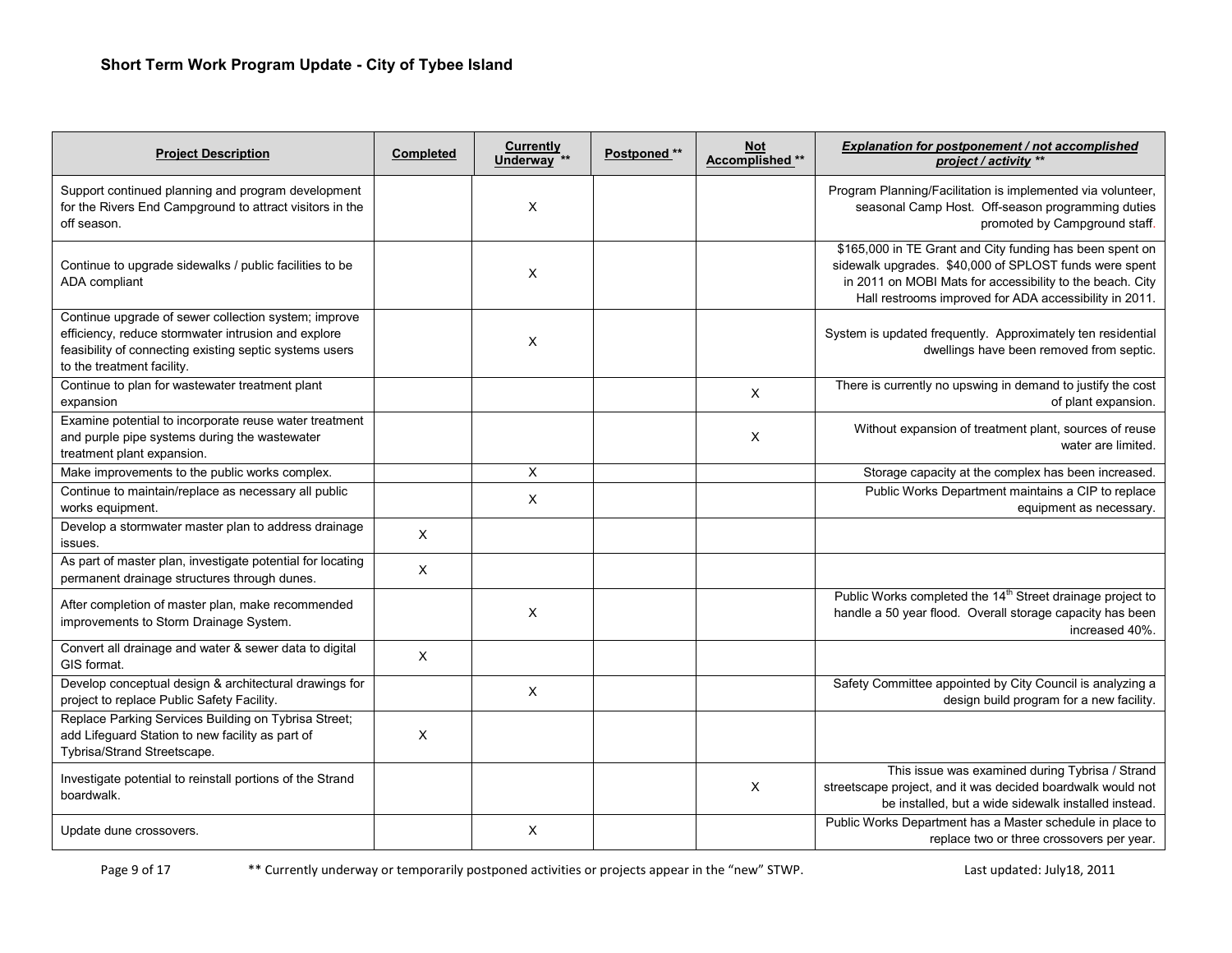| <b>Project Description</b>                                                                                                                                | <b>Completed</b> | Currently<br>Underway ** | Postponed ** | <u>Not</u><br>Accomplished ** | Explanation for postponement / not accomplished<br>project / activity **                                                                   |  |  |  |  |  |
|-----------------------------------------------------------------------------------------------------------------------------------------------------------|------------------|--------------------------|--------------|-------------------------------|--------------------------------------------------------------------------------------------------------------------------------------------|--|--|--|--|--|
| INTERGOVERNMENTAL COORDINATION                                                                                                                            |                  |                          |              |                               |                                                                                                                                            |  |  |  |  |  |
| Work with Chatham Area Transit and other local<br>governments to identify remote park and ride sites.                                                     |                  | X                        |              |                               | Included as a partner in Highway 80 Challenge Study.<br>BHT and CRC developed and implemented a shuttle<br>service from Savannah to Tybee. |  |  |  |  |  |
| Continue to participate in regional transportation<br>efforts.                                                                                            |                  | x                        |              |                               | Included as a partner in Highway 80 Challenge Study.                                                                                       |  |  |  |  |  |
| Coordinate with CEMA, Chatham County and other<br>local and regional planning agencies to implement<br>Tybee Island's Hurricane Disaster Management Plan. |                  | X                        |              |                               | City employees participated in Hurricane Gilligan exercise in<br>2010.                                                                     |  |  |  |  |  |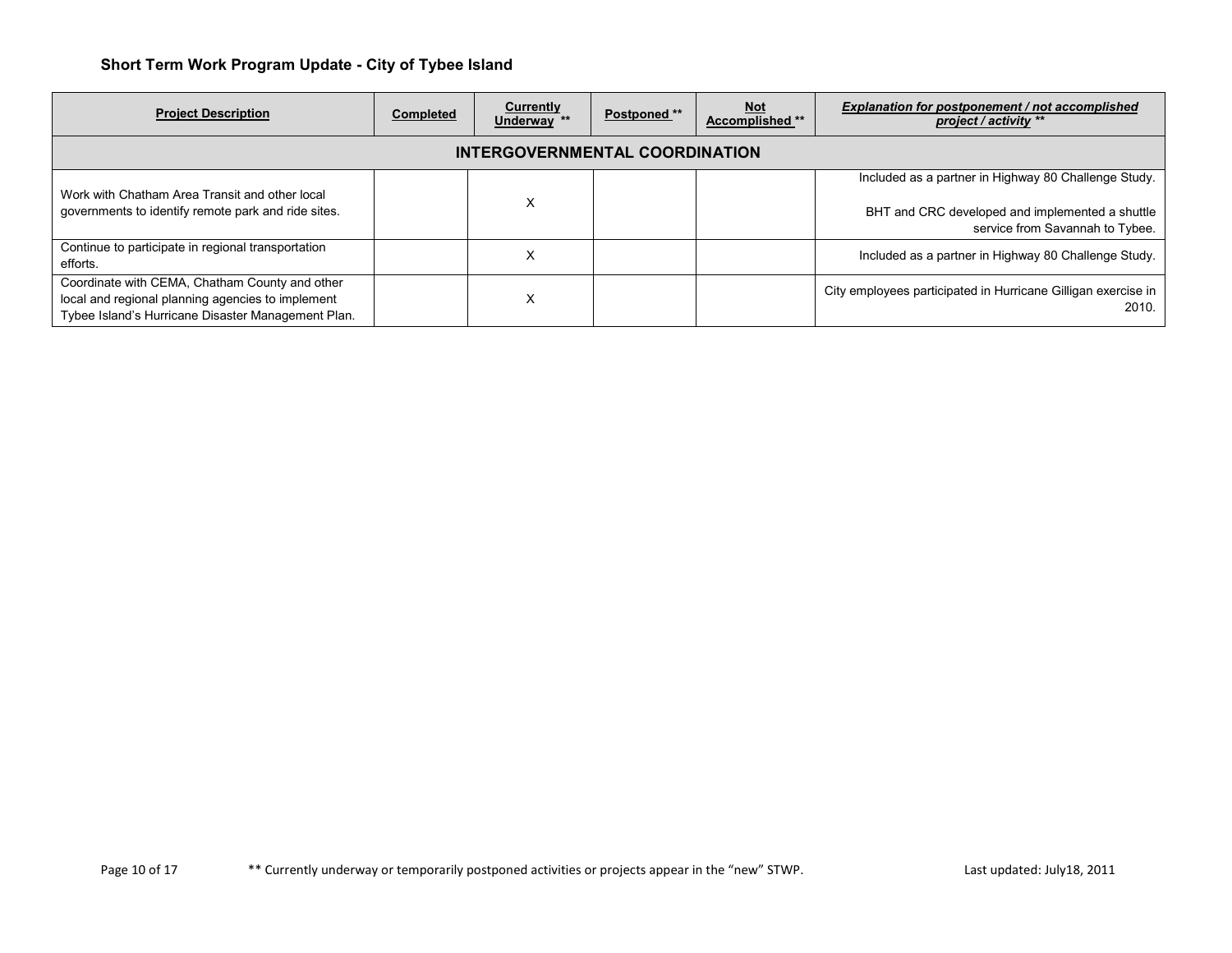| <b>Project Description</b>                                                                                                                                                                       | 2012         | 2013     | 2014                      | 2015     | 2016 | <b>Responsible Party</b>       | <b>Total Cost Estimate</b> | <b>Funding Source</b>                 |  |  |  |
|--------------------------------------------------------------------------------------------------------------------------------------------------------------------------------------------------|--------------|----------|---------------------------|----------|------|--------------------------------|----------------------------|---------------------------------------|--|--|--|
| <b>POPULATION</b>                                                                                                                                                                                |              |          |                           |          |      |                                |                            |                                       |  |  |  |
| Develop a tourism marketing campaign that focuses on<br>drawing identified tourist groups to the Island.                                                                                         | X            | X        | $\times$                  | $\times$ | X    | Tourism Council,<br><b>BHT</b> | \$100,000                  | <b>Tourism Council</b>                |  |  |  |
| As part of carrying capacity study determine sufficiency of<br>services and facilities for the aging population.                                                                                 |              |          | X                         | Χ        |      | City, BHT                      | \$45,000                   | DNR, ACOE, General<br>Fund            |  |  |  |
| Develop an education packet to be distributed to visitors<br>about available activities/services/resources (include<br>information about natural resources protection, local<br>ordinances, etc. | X            | X        | X                         | X        | X    | City, Tourism<br>Council, BHT  | \$25,000                   | General Fund, DCA, H/M<br>Tax         |  |  |  |
| Work with various rental agencies, realtors, hotels/bed<br>and breakfast establishments to distribute the packet to<br>island visitors.                                                          | $\times$     | X        | X                         | $\times$ | X    | <b>Tourism Council</b>         | <b>Staff Time</b>          | H/M Tax, General Fund                 |  |  |  |
| <b>ECONOMIC DEVELOPMENT</b>                                                                                                                                                                      |              |          |                           |          |      |                                |                            |                                       |  |  |  |
| Reactivate the DDA upon completion of the Market Study.                                                                                                                                          |              |          |                           |          | X    | City, BHT                      | \$50,000                   | DNR, General Fund                     |  |  |  |
| Prepare economic development plan for business district.<br>Consider identified issues and opportunities for economic<br>development.                                                            | $\times$     | X        |                           |          |      | City, BHT                      | \$75,000                   | City, DCA                             |  |  |  |
| Evaluate potential for an Urban Redevelopment plan and<br>creation of an enterprise zone.                                                                                                        | $\mathsf{x}$ | X        | $\boldsymbol{\mathsf{x}}$ |          |      | City                           | <b>Staff Time</b>          | <b>General Fund</b>                   |  |  |  |
| Support the development of heritage tourism.                                                                                                                                                     | X            | X        | $\times$                  | $\times$ | X    | City, Tourism<br>Council, BHT  | <b>Staff Time, Grants</b>  | National Parks Service.<br><b>DCA</b> |  |  |  |
| Provide assistance to new businesses developing on the<br>Island.                                                                                                                                | X            | $\times$ | $\times$                  | $\times$ | X    | City, BHT                      | \$10,000/year              | <b>General Fund</b>                   |  |  |  |
| Develop a strong working relationship with Savannah<br>Development & Renewal Authority.                                                                                                          | X            | X        | X                         | X        | X    | City, BHT                      | <b>Staff Time</b>          | <b>General Fund</b>                   |  |  |  |
| Work with the Tourism Council and local business groups<br>to encourage revitalization of business district.                                                                                     | X            | X        | X                         | X        | X    | City, BHT, Tourism<br>Council  | <b>Staff Time</b>          | <b>General Fund</b>                   |  |  |  |
| Encourage the development of "off season" events and<br>activities.                                                                                                                              | X            | X        | $\times$                  | $\times$ | X    | City, BHT, Tourism<br>Council  | <b>Staff Time</b>          | General Fund                          |  |  |  |

*PART II: FIVE (5) YEAR UPDATE (pages 11 – 17)*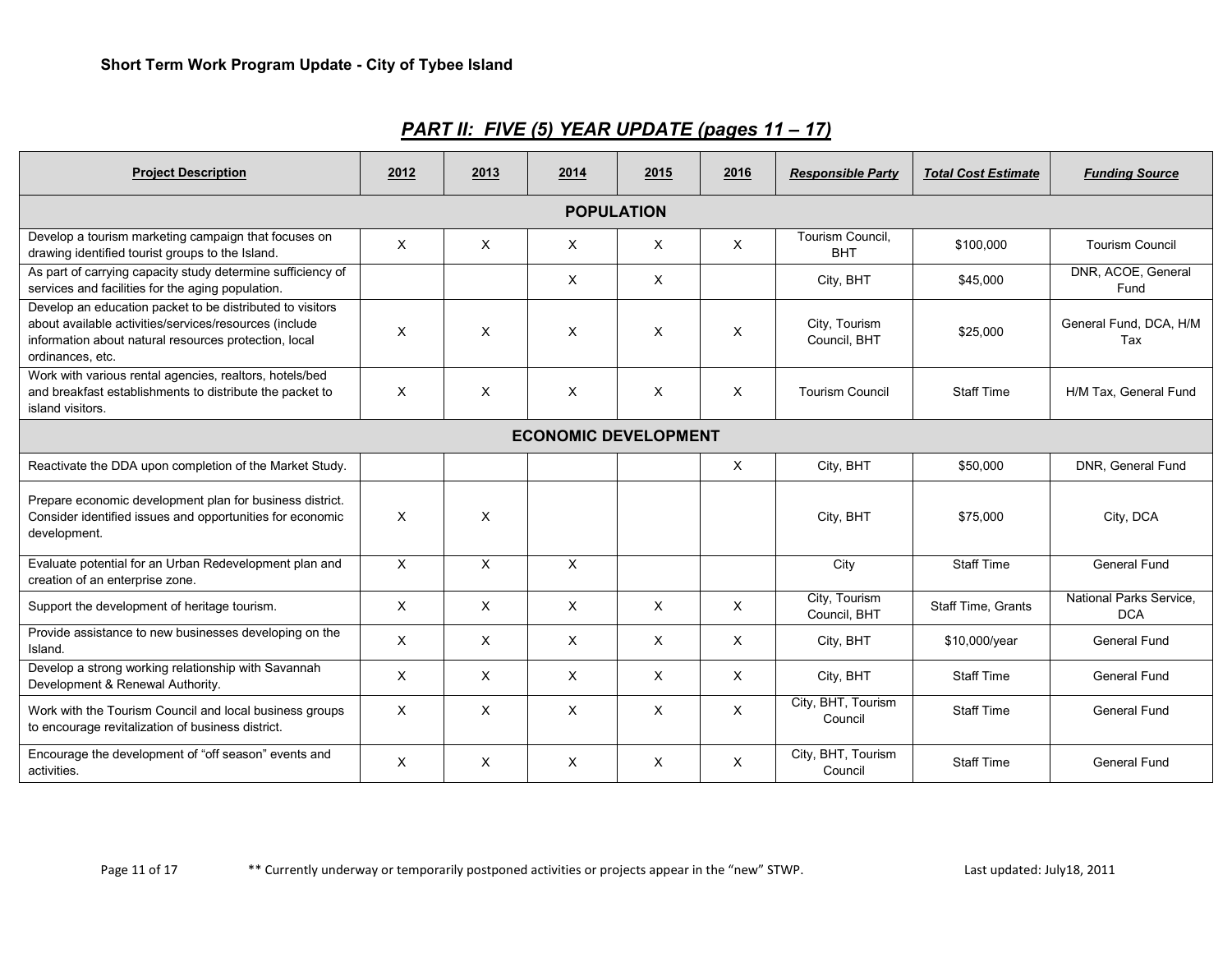| <b>Project Description</b>                                                                                                                         | 2012                      | 2013         | 2014            | 2015     | 2016         | <b>Responsible Party</b>      | <b>Total Cost Estimate</b> | <b>Funding Source</b> |
|----------------------------------------------------------------------------------------------------------------------------------------------------|---------------------------|--------------|-----------------|----------|--------------|-------------------------------|----------------------------|-----------------------|
| Develop and promote eco-tourism businesses and<br>resources.                                                                                       | X                         | X            | Χ               | X        | X            | City, BHT, Tourism<br>Council | <b>Staff Time</b>          | <b>General Fund</b>   |
| Investigate potential for developing a convention center on<br>the Island.                                                                         | X                         | X            |                 |          |              | City, BHT, Tourism<br>Council | <b>Staff Time</b>          | <b>General Fund</b>   |
| Encourage small conventions to locate on the Island<br>during off-season.                                                                          | $\times$                  | $\times$     | $\times$        | X        | X            | City, BHT, Tourism<br>Council | <b>Staff Time</b>          | <b>General Fund</b>   |
| Implement beautification / façade improvements in<br>business districts through a revolving loan program.                                          | $\boldsymbol{\mathsf{X}}$ | X            | X               | X        | $\mathsf{X}$ | City, BHT                     | \$10,000                   | <b>DCA</b>            |
|                                                                                                                                                    |                           |              | <b>HOUSING</b>  |          |              |                               |                            |                       |
| Develop recommendations for new development,<br>redevelopment, and restoration that address mass, scale<br>and density of development.             | $\times$                  | X            |                 |          |              | City                          | \$65,000                   | DCA, City             |
| Ensure that new development is consistent with the<br>character of the neighborhood as defined in the Master<br>Plan.                              | $\times$                  | X            | $\times$        | $\times$ | X            | City                          | <b>Staff Time</b>          | <b>General Fund</b>   |
| Consider adopting a standard for maximum lot coverage.                                                                                             | X                         | $\times$     |                 |          |              | City                          | <b>Staff Time</b>          | <b>General Fund</b>   |
| Consider allowing upstairs residential development in<br>commercial areas, if the use is primarily commercial.                                     | $\times$                  | $\times$     |                 |          |              | City                          | <b>Staff Time</b>          | <b>General Fund</b>   |
| Consider the need for variances for rooflines where<br>floodplains restrict first floor development, but do not allow<br>fourth floor development. | X                         | X            |                 |          |              | City                          | <b>Staff Time</b>          | <b>General Fund</b>   |
|                                                                                                                                                    |                           |              | <b>LAND USE</b> |          |              |                               |                            |                       |
| Update Land Development Code in accordance with<br>recommendation of the Task Force and vision of this Plan.                                       | X                         | X            | X               | X        | X            | City                          | \$65,000                   | DCA, City             |
| As part of the update, restrict residential down-zoning in<br>commercial areas.                                                                    | X                         | $\times$     |                 |          |              | City                          | \$65,000                   | DCA, City             |
| As part of the update, ensure zoning regulations are<br>consistent with the Master Plan.                                                           | X                         | $\times$     | X               | X        | X            | City                          | \$65,000                   | DCA, City             |
| Improve the level of code enforcement.                                                                                                             | $\pmb{\times}$            | $\mathsf{X}$ | $\pmb{\times}$  | X        | X            | City                          | <b>Staff Time</b>          | <b>General Fund</b>   |
| Educate residents about zoning, allowable land uses, and<br>the rezoning process.                                                                  | X                         | X            | X               | X        | X            | City                          | <b>Staff Time</b>          | General Fund          |
| Develop and adopt a Catastrophic Disaster Rebuild Plan<br>for the Island.                                                                          | X                         | X            |                 |          |              | City                          | \$80,000                   | <b>DCA</b>            |

Page 12 of 17 \*\* Currently underway or temporarily postponed activities or projects appear in the "new" STWP. Last updated: July18, 2011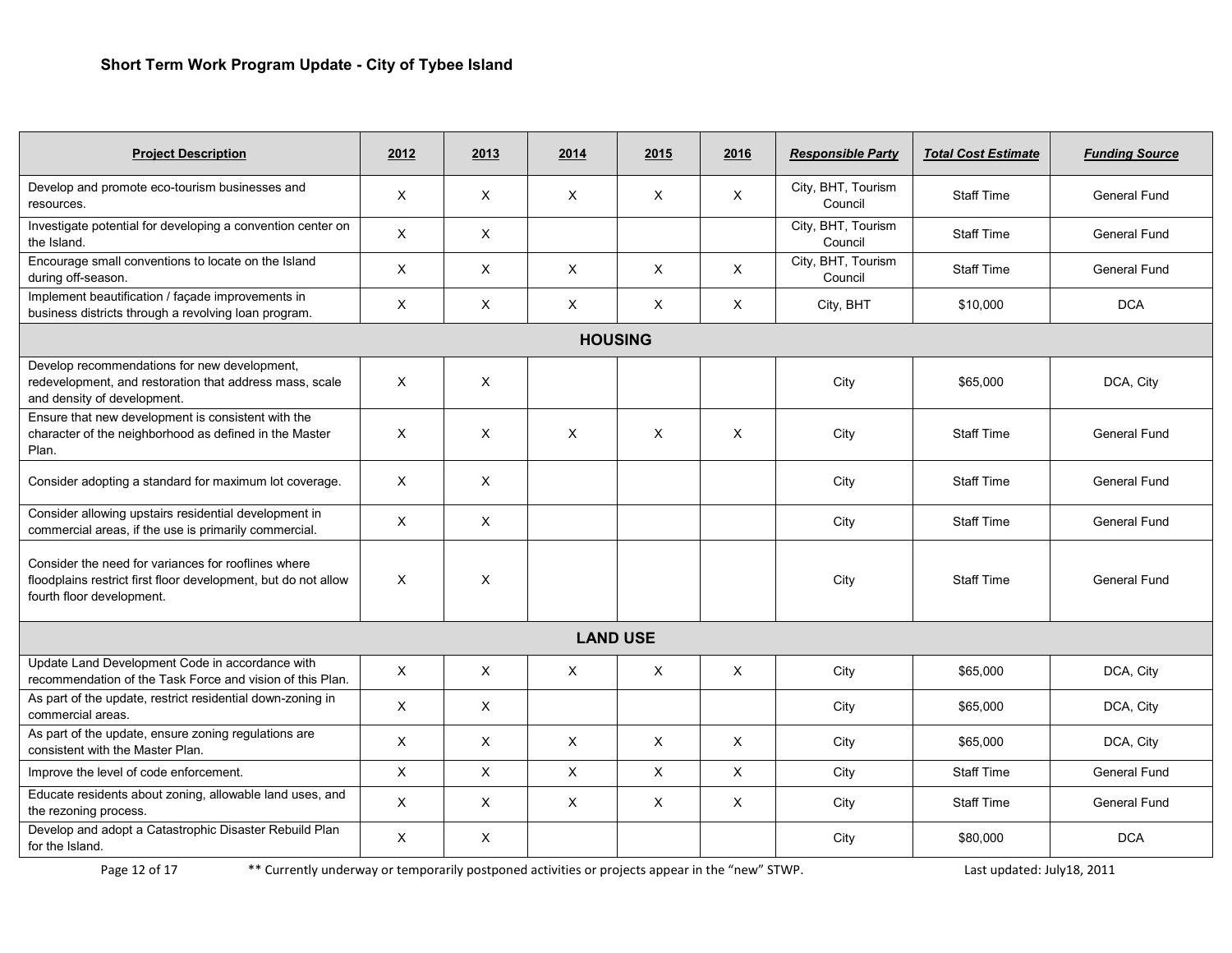| <b>Project Description</b>                                                                                                                                              | 2012     | 2013         | 2014         | 2015 | 2016 | <b>Responsible Party</b> | <b>Total Cost Estimate</b> | <b>Funding Source</b>                  |  |  |
|-------------------------------------------------------------------------------------------------------------------------------------------------------------------------|----------|--------------|--------------|------|------|--------------------------|----------------------------|----------------------------------------|--|--|
| Develop a comprehensive GIS database for the City.                                                                                                                      | X        | $\mathsf{X}$ | X            | X    | X    | City                     | \$45,000                   | General Fund, ESRI,<br>SPLOST, ACOE    |  |  |
| <b>TRANSPORTATION</b>                                                                                                                                                   |          |              |              |      |      |                          |                            |                                        |  |  |
| Conduct transportation engineering study in accordance<br>with issues & opportunities identified in this Plan.                                                          | X        | $\times$     | X            | X    | X    | City, CUTS               | \$75,000                   | General Fund, DCA                      |  |  |
| As part of this study, explore possibility of taking control of<br>Butler/Highway 80.                                                                                   | X        | $\times$     | $\times$     |      |      | City, CUTS               | \$125,000                  | General Fund, DCA,<br><b>GDOT</b>      |  |  |
| As part of the study, explore potential to offer subsidized<br>open-air trolley services around the Island to reduce<br>traffic.                                        | X        | X            | X            |      |      | City, CUTS               | \$125,000                  | General Fund, DCA,<br><b>GDOT</b>      |  |  |
| As part of this study, explore charging additional "hotel<br>tax" to help fund a city subsidized on and off Island<br>transportation system.                            | $\times$ | $\times$     | X            |      |      | City, CUTS               | \$125,000                  | General Fund, DCA,<br><b>GDOT</b>      |  |  |
| As part of this study, investigate potential to make<br>Highway 80 a toll road.                                                                                         | X        | $\times$     | $\mathsf{X}$ |      |      | City, CUTS               | \$125.000                  | General Fund, DCA,<br><b>GDOT</b>      |  |  |
| As part of this study, investigate need and potential to<br>locate a parking garage on the Island.                                                                      | $\times$ | $\times$     | $\times$     |      |      | City, CUTS               | \$125,000                  | General Fund, DCA,<br><b>GDOT</b>      |  |  |
| As part of this study, investigate feasibility of using<br>commercial parking lots for public parking.                                                                  | X        | $\times$     | $\times$     |      |      | City, CUTS               | \$125,000                  | General Fund, DCA,<br><b>GDOT</b>      |  |  |
| As part of this study, develop "peak use" contingency for<br>parking.                                                                                                   | X        | $\times$     | $\times$     |      |      | City, CUTS               | \$125,000                  | General Fund, DCA,<br><b>GDOT</b>      |  |  |
| Coordinate with GDOT to ensure that any widening of the<br>Lazaretto Creek bridge includes a separate bike lane                                                         | X        | $\times$     | $\times$     | X    | X    | City                     | <b>Staff Time</b>          | <b>General Fund</b>                    |  |  |
| Encourage development of the bikeway to connect Tybee<br>Island with Wilmington Island                                                                                  | $\times$ | $\times$     | $\times$     | X    | X    | City                     | <b>Staff Time</b>          | <b>General Fund</b>                    |  |  |
| As part of Land Code Update, develop zoning overlay to<br>require easements from property owners along<br>Highway80 to complete the Tybee/Wilmington Island<br>bikeway. | $\times$ | $\times$     |              |      |      | City                     | \$65,000                   | DCA, City                              |  |  |
| Develop multi-use paths throughout the City.                                                                                                                            | $\times$ | X            | $\times$     | X    | X    | City                     | \$150,000                  | General Fund, DCA,<br>DNR, State, GDOT |  |  |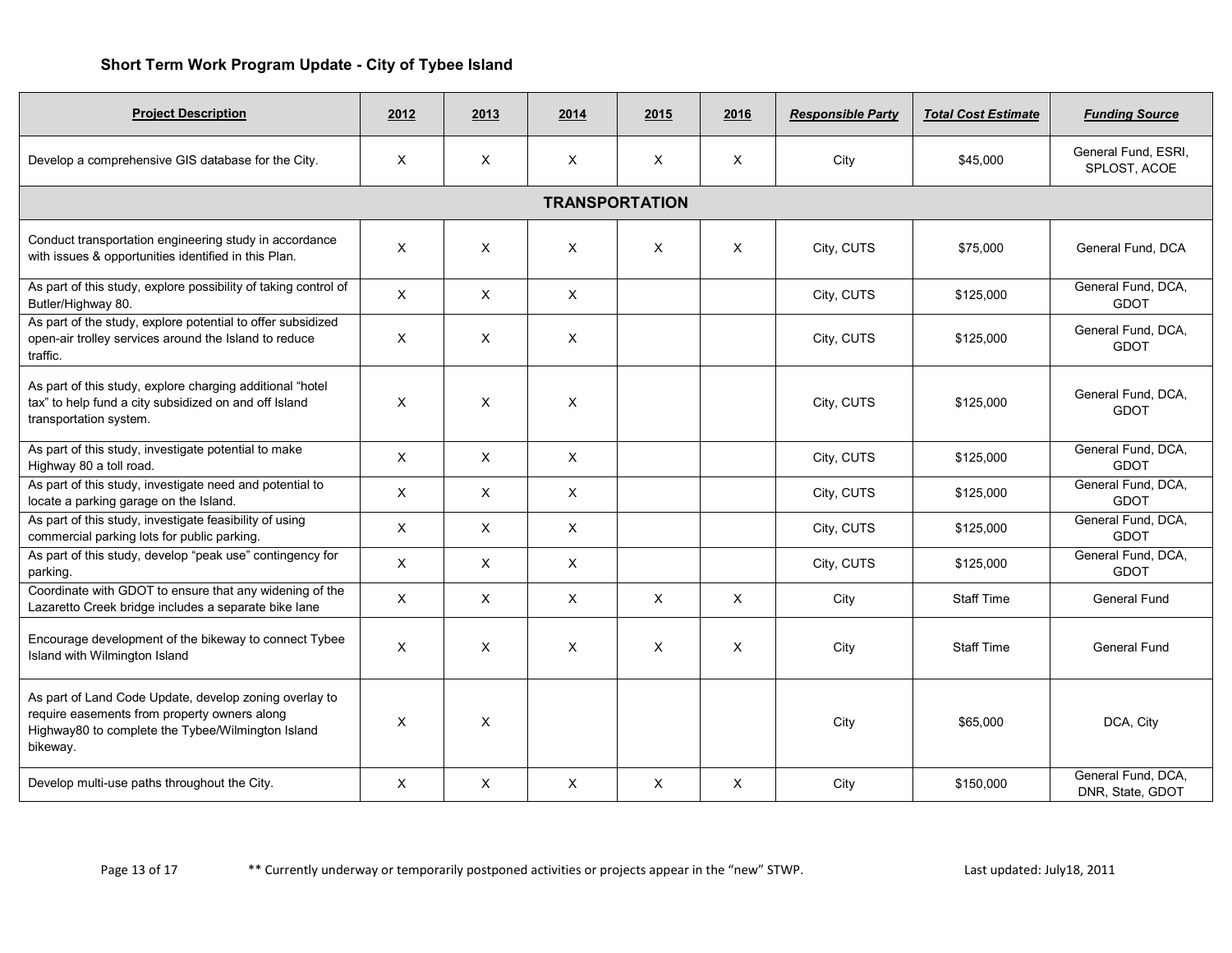| <b>Project Description</b>                                                                                                                | 2012         | 2013     | 2014                                     | 2015                      | 2016                      | <b>Responsible Party</b>      | <b>Total Cost Estimate</b> | <b>Funding Source</b>                |
|-------------------------------------------------------------------------------------------------------------------------------------------|--------------|----------|------------------------------------------|---------------------------|---------------------------|-------------------------------|----------------------------|--------------------------------------|
| Support and Implement beautification and streetscaping<br>along Butler Avenue/Highway 80                                                  | X            | X        | $\times$                                 | $\times$                  | X                         | City                          | \$250,000                  | <b>GDOT</b>                          |
| Bring level of service up to streets designated use.                                                                                      | $\times$     | X        | $\times$                                 | X                         | $\mathsf{X}$              | City                          | \$1 million/year           | SPLOST, General Fund,<br><b>GDOT</b> |
| Clearly define parking requirements for seasonal rentals<br>and educate visitors about requirements.                                      | $\times$     | $\times$ | $\times$                                 | $\times$                  | X                         | City, Tourism<br>Council, BHT | <b>Staff Time</b>          | General Fund                         |
| Educate residents and visitors about transportation related<br>ordinances, alternative transit, and alternative<br>transportation routes. | X            | X        | X                                        | $\times$                  | X                         | City, Tourism<br>Council, BHT | <b>Staff Time</b>          | <b>General Fund</b>                  |
|                                                                                                                                           |              |          | <b>CULTURAL &amp; HISTORIC RESOURCES</b> |                           |                           |                               |                            |                                      |
| Revisit the potential for establishing "Local Historic<br>Districts" on the Island.                                                       | $\times$     | $\times$ |                                          |                           |                           | City                          | <b>Staff Time</b>          | General Fund                         |
| As part of Land Code Update, review and update section<br>14 of Tybee's Land Development Code.                                            | $\mathsf{X}$ | $\times$ |                                          |                           |                           | City                          | \$65,000                   | DCA, City                            |
| Use Historic Review Committee to determine appropriate<br>design guidelines                                                               | X            | $\times$ | $\times$                                 | $\boldsymbol{\mathsf{X}}$ | $\times$                  | City                          | <b>Staff Time</b>          | <b>General Fund</b>                  |
| Pursue Certified Local Government Status.                                                                                                 | X            | X        |                                          |                           |                           | City                          | <b>Staff Time</b>          | General Fund                         |
| Establish a GIS inventory of historic structures.                                                                                         |              | X        | X                                        |                           |                           | City                          | \$45,000                   | General Fund, ESRI,<br>SPLOST, SAGIS |
| Educate residents and developers with regard to cost<br>effective materials, treatments                                                   | $\times$     | X        | X                                        | X                         | $\mathsf{X}$              | City                          | <b>Staff Time</b>          | <b>General Fund</b>                  |
| Work with historic preservation groups to seek funding to<br>assist with restoration projects                                             | $\times$     | $\times$ | $\times$                                 | X                         | $\mathsf{X}$              | City                          | <b>Staff Time</b>          | <b>General Fund</b>                  |
| Educate owners of historic structures about economic<br>benefits such as tax credits, conservation easements, tax<br>freezes, etc.        | X            | X        | X                                        | X                         | X                         | City                          | <b>Staff Time</b>          | <b>General Fund</b>                  |
| Support the City's Arts Commission and the development<br>of additional cultural resources.                                               | $\times$     | $\times$ | X                                        | $\times$                  | $\times$                  | City                          | <b>Staff Time</b>          | <b>General Fund</b>                  |
| Continue to support the renovation of Guard House Tybee<br>Post Theatre.                                                                  | X            | X        | X                                        | X                         | X                         | City                          | \$50,000                   | <b>SPLOST</b>                        |
| Consider the development of a public arts center/artist<br>incubator center.                                                              | $\times$     | X        | $\times$                                 | X                         |                           | City                          | <b>Staff Time</b>          | <b>General Fund</b>                  |
| Continue to support Lighthouse Museum.                                                                                                    | $\times$     | $\times$ | $\times$                                 | X                         | $\boldsymbol{\mathsf{x}}$ | City                          | \$25,000/year              | <b>General Fund</b>                  |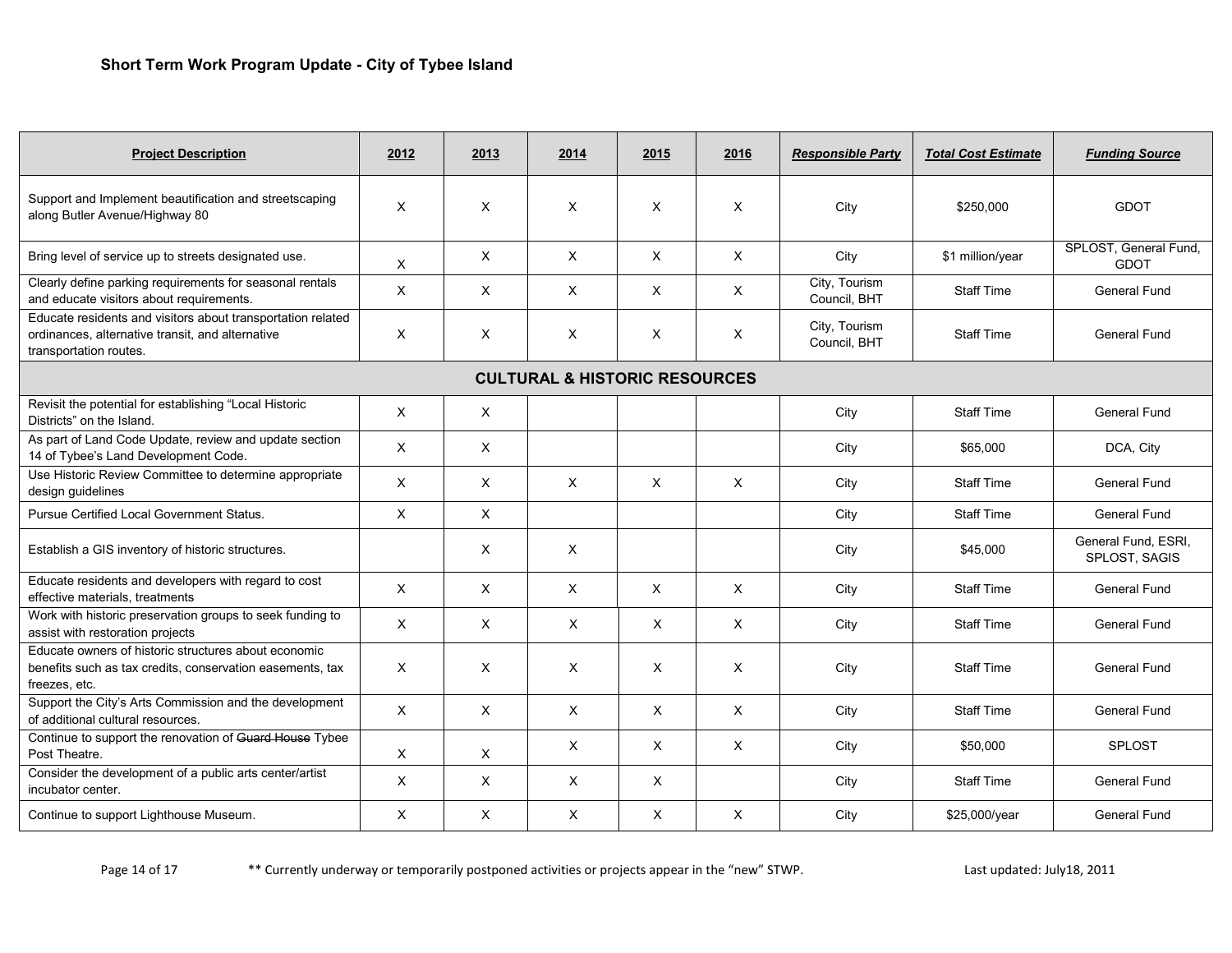| <b>Project Description</b>                                                                                                                                                            | 2012 | 2013     | 2014     | 2015           | 2016 | <b>Responsible Party</b>      | <b>Total Cost Estimate</b> | <b>Funding Source</b>                                    |  |  |
|---------------------------------------------------------------------------------------------------------------------------------------------------------------------------------------|------|----------|----------|----------------|------|-------------------------------|----------------------------|----------------------------------------------------------|--|--|
| <b>NATURAL RESOURCES</b>                                                                                                                                                              |      |          |          |                |      |                               |                            |                                                          |  |  |
| Develop complete GIS inventory of City's natural<br>resources.                                                                                                                        |      | $\times$ | $\times$ |                |      | City                          | \$45,000                   | General Fund, ESRI,<br><b>SPLOST</b>                     |  |  |
| Prioritize acquisition and preservation of greenspace,<br>parks and conservation easements.                                                                                           | X    | X        | X        | X              | X    | City                          | <b>Staff Time</b>          | General Fund                                             |  |  |
| Create linkages between green space, parks, cultural, and<br>historic interest points.                                                                                                | X    | X        | X        | X              | X    | City                          | \$150,000                  | General Fund, GDOT,<br>DCA, County, DNR,<br><b>State</b> |  |  |
| Identify various tools that support preservation efforts such<br>as grants, conservation easements, etc.                                                                              | X    | $\times$ | $\times$ | $\times$       | X    | City                          | <b>Staff Time</b>          | General Fund                                             |  |  |
| Continue to implement the NPDES Phase I MS4 Permit<br>SWMP.                                                                                                                           | X    | X        | X        | X              | X    | City, MPC, County             | \$25,000                   | <b>General Fund</b>                                      |  |  |
| Implement a citywide bacteria monitoring program to<br>identify the source of bacteria contamination on the<br>beaches.                                                               | X    | X        | X        | X              | X    | City                          | \$25,000                   | DNR, General Fund                                        |  |  |
| Implement a sanitary sewer inspection and rehabilitation<br>program in compliance with NPDES requirements.                                                                            | X    | X        | X        | X              | X    | City                          | \$440,000                  | <b>SPLOST</b>                                            |  |  |
| Provide education to visitors on natural resource<br>protection efforts including: recycling, water conservation,<br>stormwater pollution, and respect of marine and marsh<br>life.   | X    | X        | X        | X              | X    | City, Tourism<br>Council, BHT | \$25.000                   | General Fund, DCA                                        |  |  |
| Develop a targeted education program from developers<br>that cover topics such as E & S control, buffers, tree<br>protection and stormwater management.                               | X    | $\times$ | $\times$ | $\times$       | X    | City                          | \$5,000/yr                 | Permit Fees, DCA,<br><b>NCRS</b>                         |  |  |
| As part of the Land Code Update, allow for and encourage<br>Low Impact Development practices such as rain barrels,<br>green roofs and rain gardens in public and private<br>projects. | X    | X        | X        | X              | X    | City                          | \$65,000                   | DCA, City                                                |  |  |
| As part of the Wayfinding Project, place interpretive<br>signage on dune crossings and along trails to educate<br>residents and visitors about the fragile coastal<br>environment.    | X    | $\times$ | X        | X              | X    | City                          | \$50.000                   | DNR. General Fund                                        |  |  |
| Continue to work with DNR for wetlands/marsh protection                                                                                                                               | X    | X        | X        | $\pmb{\times}$ | X    | City                          | <b>Staff Time</b>          | General Fund                                             |  |  |
| As part of the Land Code Update, review Tree Ordinance;<br>develop incentives to promote the retention of trees as<br>opposed to removal and replacement.                             | X    | X        |          |                |      | City                          | \$65,000                   | DCA, City                                                |  |  |
| Support Marine Science Center Relocation.                                                                                                                                             | X    | X        | X        | X              | X    | City                          | <b>Staff Time</b>          | General Fund-SPLOST                                      |  |  |
| Continue to support work of Marine Science Center.                                                                                                                                    | X    | $\times$ | $\times$ | X              | X    | City                          | \$50,000/year              | <b>General Fund</b>                                      |  |  |

Page 15 of 17 \*\* Currently underway or temporarily postponed activities or projects appear in the "new" STWP.<br>
Last updated: July18, 2011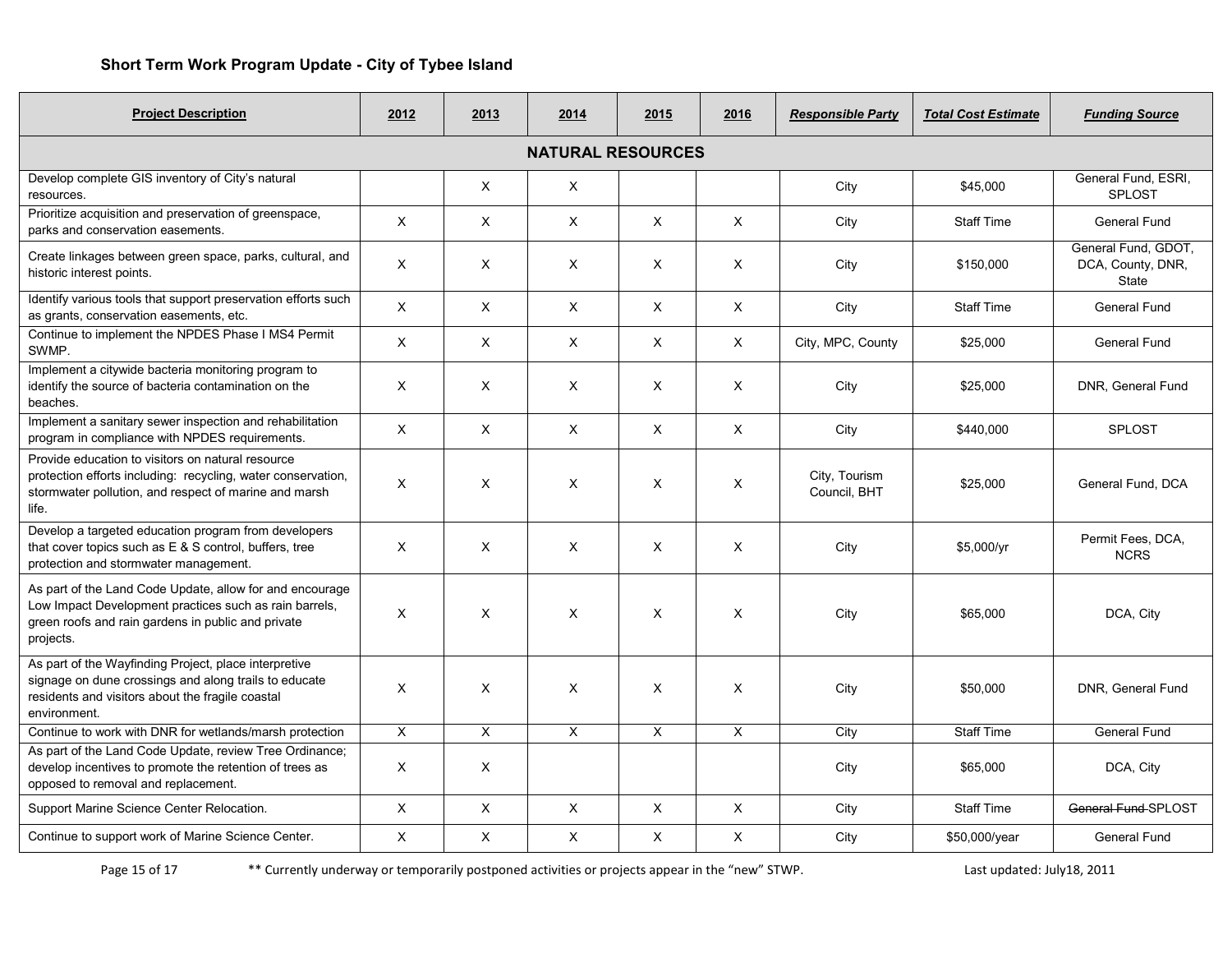| <b>Project Description</b>                                                                                                                                                                           | 2012     | 2013         | 2014                             | 2015     | 2016           | <b>Responsible Party</b> | <b>Total Cost Estimate</b> | <b>Funding Source</b>                                                      |
|------------------------------------------------------------------------------------------------------------------------------------------------------------------------------------------------------|----------|--------------|----------------------------------|----------|----------------|--------------------------|----------------------------|----------------------------------------------------------------------------|
| Continue urban reforestation program.                                                                                                                                                                | $\times$ | $\times$     | $\times$                         | $\times$ | $\times$       | City                     | Varies                     | General Fund, "Palms<br>Up" user fees                                      |
| Continue to monitor drainage issues in dunes.                                                                                                                                                        | $\times$ | $\times$     | $\times$                         | $\times$ | X              | City                     | <b>Staff Time</b>          | General Fund                                                               |
| Continue to seek funding and implement beach re-<br>nourishment.                                                                                                                                     | $\times$ | $\times$     | $\times$                         | X        | X              | City                     | \$12 million               | SPLOST, ACOE-Federal<br>Government, State of<br>Georgia, Chatham<br>County |
| Promote the use of native plants/xeriscape through the<br>development of landscaping guidelines.                                                                                                     | X        | X            | $\times$                         | X        | X              | City                     | <b>Staff Time</b>          | General Fund                                                               |
|                                                                                                                                                                                                      |          |              | <b>FACILITIES &amp; SERVICES</b> |          |                |                          |                            |                                                                            |
| Conduct a study to determine the carrying capacity of the<br>Island as it relates to infrastructure and natural resources.                                                                           |          | X            | $\times$                         |          |                | City                     | \$45,000                   | DNR, ACOE, General<br>Fund                                                 |
| Develop a capital improvement plan to be implemented in<br>conjunction with road rehabilitation                                                                                                      | X        | X            | $\times$                         | X        | $\pmb{\times}$ | City                     | \$100,000                  | SPLOST, General Fund,<br><b>GDOT</b>                                       |
| As part of carrying capacity study, develop a water supply<br>contingency plan that evaluates and plans for alternative<br>sources.                                                                  |          | X            | X                                |          |                | City                     | \$45,000                   | DNR, ACOE, General<br>Fund                                                 |
| Conduct a GIS inventory of the number of shallow wells<br>and septic tanks on the Island.                                                                                                            |          | $\times$     | X                                |          |                | City                     | \$10,000                   | DNR, General Fund,<br>Water Systems Council                                |
| Work with YMCA to develop programs at the gym.                                                                                                                                                       | X        | X            | X                                | X        | $\mathsf{X}$   | City                     | <b>Staff Time</b>          | General Fund                                                               |
| Support continued planning and program development for<br>the Rivers End Campground to attract visitors in the off<br>season.                                                                        | X        | X            | X                                | X        | X              | City, Tourism<br>Council | \$30,000                   | General Fund, DNR                                                          |
| Continue to upgrade sidewalks / public facilities to be ADA<br>compliant                                                                                                                             | X        | $\times$     | $\times$                         | $\times$ | X              | City                     | \$50,000                   | General Fund, DCA,<br><b>SPLOST</b>                                        |
| Continue upgrade of sewer collection system; improve<br>efficiency, reduce stormwater intrusion and explore<br>feasibility of connecting existing septic systems users to<br>the treatment facility. | $\times$ | X            | $\times$                         | X        | X              | City                     | \$2,225,000                | <b>SPLOST</b>                                                              |
| Make improvements to the public works complex.                                                                                                                                                       | X        | X            | $\mathsf{X}$                     | X        | X              | City                     | \$300,000                  | SPLOST                                                                     |
| Continue to maintain/replace as necessary all public<br>works equipment.                                                                                                                             | $\times$ | X            | $\mathsf{X}$                     | $\times$ | X              | City                     | \$100,000                  | General Fund, SPLOST                                                       |
| After completion of master plan, make recommended<br>improvements to Storm Drainage System.                                                                                                          | X        | X            | X                                | X        | X              | City                     | \$750,000                  | <b>SPLOST</b>                                                              |
| Develop conceptual design & architectural drawings for<br>project to replace Public Safety Facility.                                                                                                 | X        | $\mathsf{X}$ |                                  |          |                | City                     | \$75,000                   | SPLOST                                                                     |
| Update dune crossovers.                                                                                                                                                                              | X        | X            | X                                | X        | X              | City                     | \$100,000 per<br>crossing  | General Fund, DNR                                                          |

Page 16 of 17 \*\* Currently underway or temporarily postponed activities or projects appear in the "new" STWP.<br>
Dast updated: July18, 2011